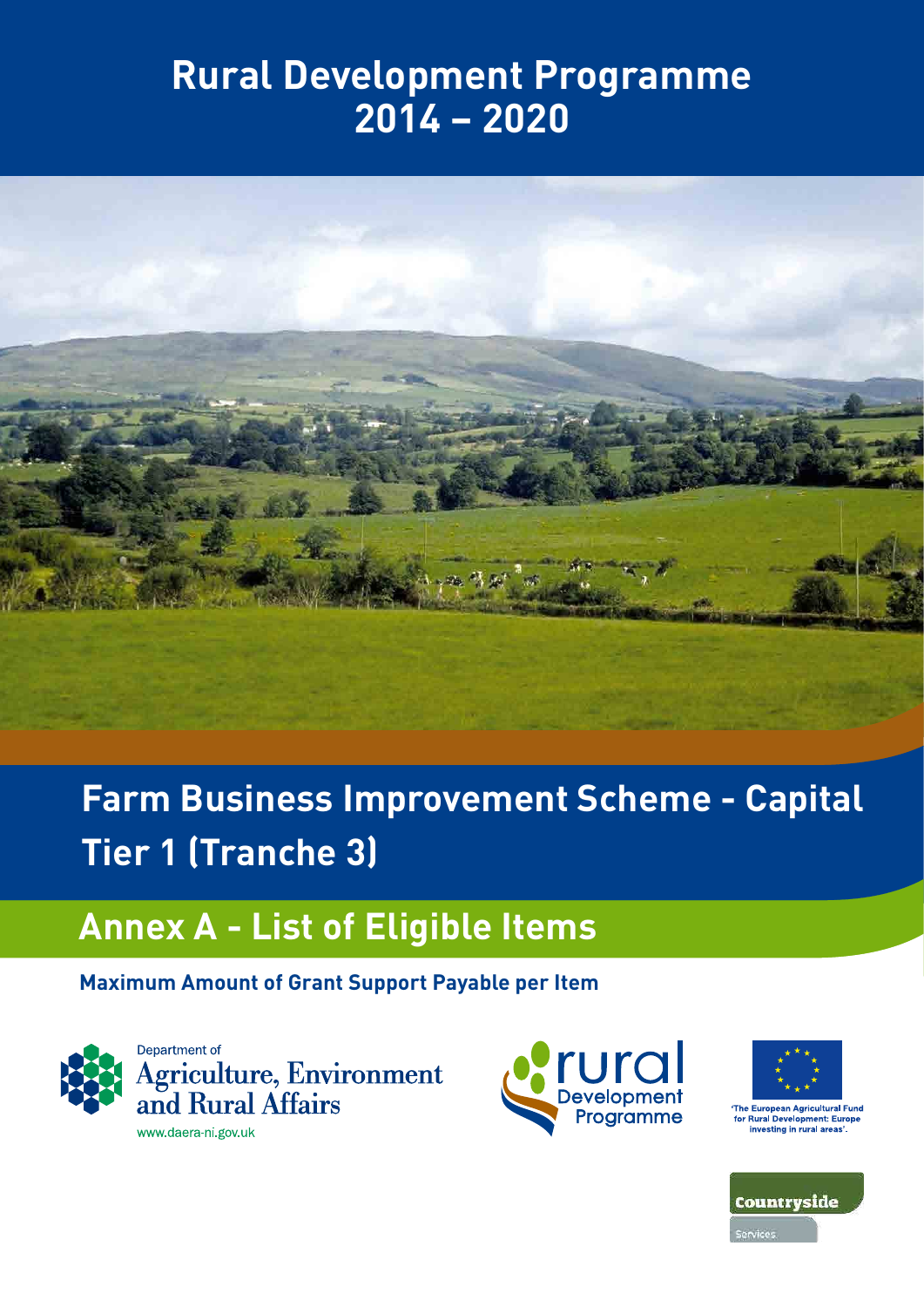#### **Farm Business Improvement Scheme - Capital (FBIS-C) Tier 1 (Tranche 3) List of Eligible Items Maximum amount of grant support payable per item**

#### **Pre-approvals**

Please use the following links for information regarding regulatory pre-approvals for:

**Incinerators –** For information on approval to incinerate animal by-products refer to Annex G of the (FBIS-C) Tier 1 (Tranche 3) Explanatory Booklet and: <https://www.daera-ni.gov.uk/publications/animal-products-applications>

**Pesticide Application Equipment** – For information on requirements for operators applying pesticides please refer to: [https://www.daera-ni.gov.uk/sites/default/files/publications/dard/pesticide-spray-a4](https://www.daera-ni.gov.uk/sites/default/files/publications/dard/pesticide-spray-a4-flyer.pdf) [flyer.pdf](https://www.daera-ni.gov.uk/sites/default/files/publications/dard/pesticide-spray-a4-flyer.pdf)

**Fencing:** For information on fencing specifications and installation guidelines see Annex E of the (FBIS-C) Tier 1 (Tranche 3) Explanatory Booklet.

#### **Other considerations**

**Biosecurity units:** For the Prefabricated Biosecurity Unit specification See Annex F of the (FBIS-C) Tier 1 (Tranche 3) Explanatory Booklet.

**Tensioned covers for above ground slurry stores:** See Annex H of the (FBIS-C) Tier 1 (Tranche 3) Explanatory Booklet for relevant information.

**Low Emission Slurry Spreading Equipment (LESSE):** See Annex I of the (FBIS-C) Tier 1 (Tranche 3) Explanatory Booklet for relevant information.

#### **Ineligible expenditure**

• Investments relating to nonagricultural/horticultural items

laptop, printer, etc

In all cases the following costs are not eligible expenditure:

- Installation costs (except fencing) Charges incurred in tendering
- Commissioning costs Professional fees \*
- Warranties Delivery costs
- Consumables Second hand equipment
- Running costs  **Interest charges**
- Site works Planning permissions
	- Service and fuel supplies electricity, water, oil, gas, etc.
- Computer hardware such as PC, • Training costs

**The above list of ineligible expenditure is not exhaustive. Please refer to Annexes within the Explanatory Booklet for further details.**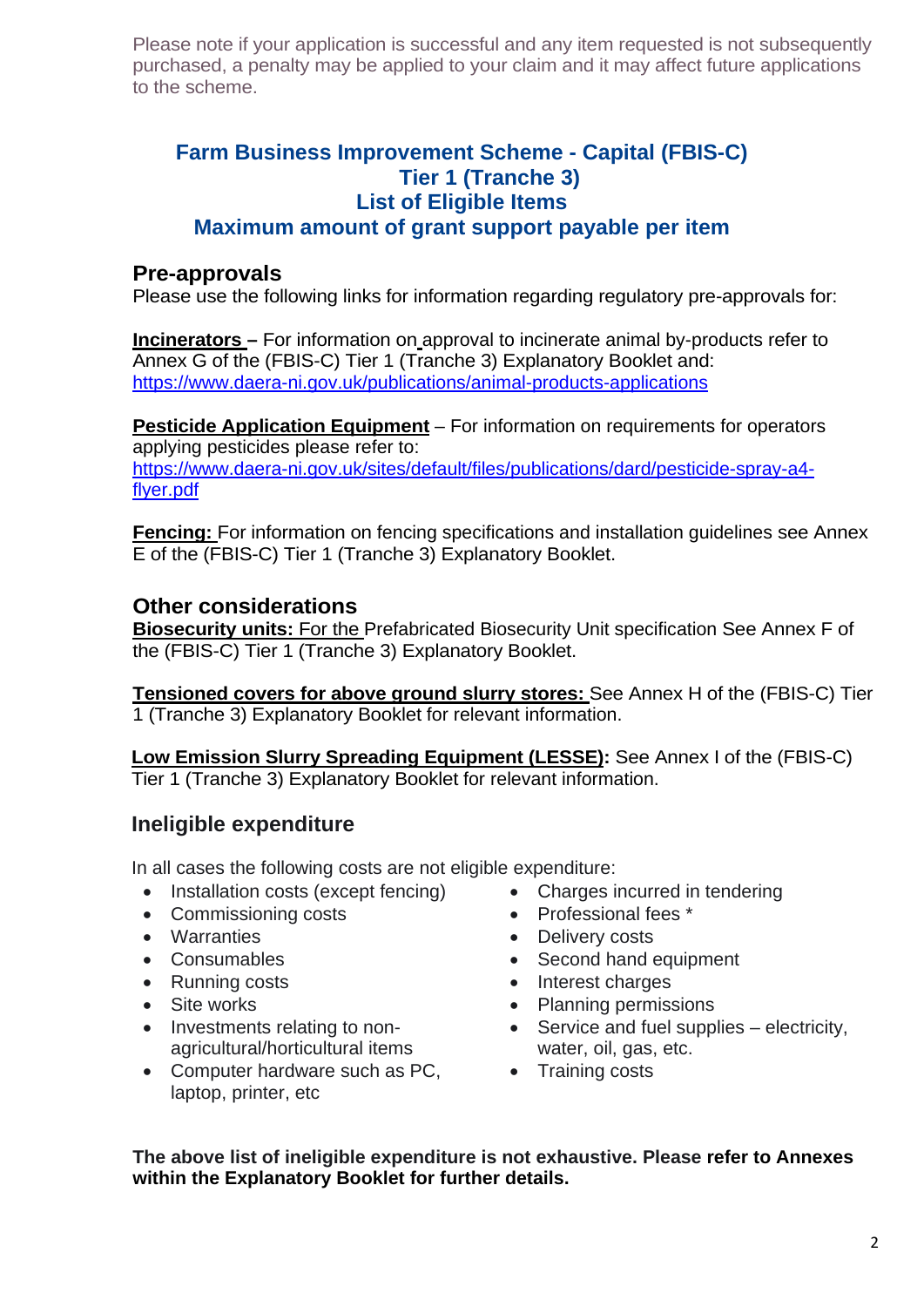### **J. Environment, Weather Resistance and Climate Change**

| <b>Item</b><br>Code | <b>Description of Eligible</b><br><b>Items</b>                                                                                                                                                                                                     | <b>Ineligible</b><br><b>items</b> | <b>Minimum</b><br><b>Purchase</b><br><b>Quantity</b><br>(where<br>applicable) | <b>FBIS</b><br>theme<br>band | <b>Ref</b><br><b>Price</b><br>£ | <b>Max</b><br><b>Grant</b><br>£ |
|---------------------|----------------------------------------------------------------------------------------------------------------------------------------------------------------------------------------------------------------------------------------------------|-----------------------------------|-------------------------------------------------------------------------------|------------------------------|---------------------------------|---------------------------------|
| J10                 | Advanced fertiliser sower: to<br>include full GPS system with<br>tractor guidance system to<br>include variable rate<br>application, headland /border<br>spreading capability.                                                                     |                                   | 1                                                                             | $\overline{2}$               | 20,540                          | 8,215                           |
| J11                 | Fertiliser sower: capable of<br>connecting to a GPS system<br>with tractor guidance system<br>to facilitate variable rate<br>application, headland/border<br>spreading capability.                                                                 |                                   | 1                                                                             | $\overline{2}$               | 6,090                           | 2,435                           |
| J12                 | Tractor mounted seed drill:<br>minimum width of 3 metres,<br>(10ft) minimum 750kg hopper<br>capacity, hydraulic or electro-<br>hydraulic bout markers,<br>metering system. Must be<br>compatible with combined<br>fertiliser drilling.             |                                   | 1                                                                             | 3                            | 30,000                          | 12,000                          |
| J13                 | Tractor mounted/trailed<br>sprayer: boom width 15-18<br>metres, tank size 800-1500<br>litre model to include:<br>hydraulic booms, in cab<br>electronic control of each<br>boom section & spray<br>pressure. Certificate of<br>competence required. |                                   | 1                                                                             | 3                            | 19,540                          | 7,815                           |
| J14                 | Tractor mounted/trailed<br>sprayer: boom width 21 metres<br>and over, 1000-1800 litre<br>capacity to include: hydraulic<br>booms, in cab electronic<br>control of each boom section<br>& spray pressure. Certificate<br>of competence required.    |                                   | 1                                                                             | 3                            | 26,990                          | 10,795                          |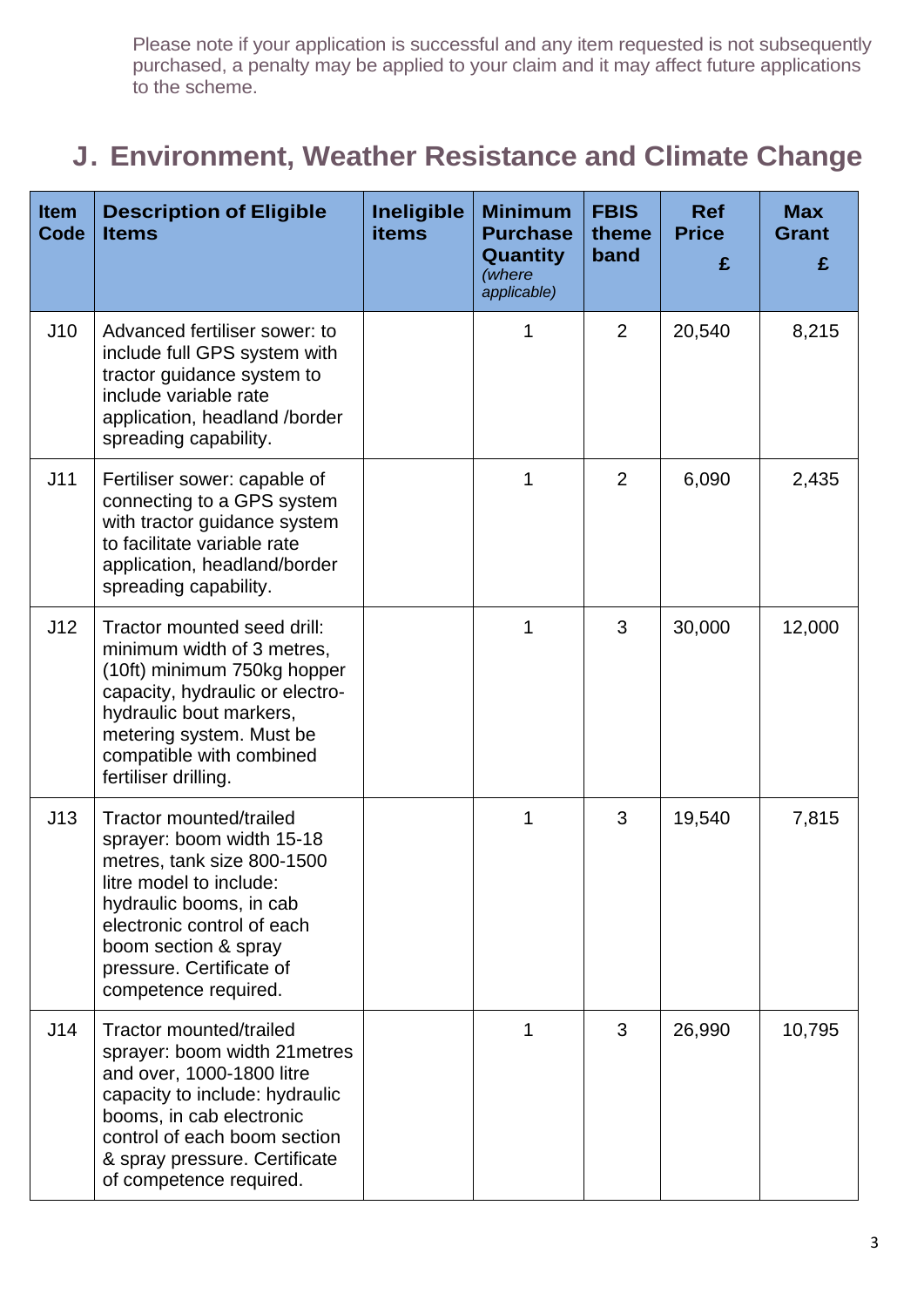| <b>Item</b><br>Code | <b>Description of Eligible</b><br><b>Items</b>                                                                                                                                                                                                                                                                                                       | <b>Ineligible</b><br>items | <b>Minimum</b><br><b>Purchase</b><br>Quantity<br>(where<br>applicable) | <b>FBIS</b><br>theme<br>band | <b>Ref</b><br><b>Price</b><br>£ | <b>Max</b><br><b>Grant</b><br>£ |
|---------------------|------------------------------------------------------------------------------------------------------------------------------------------------------------------------------------------------------------------------------------------------------------------------------------------------------------------------------------------------------|----------------------------|------------------------------------------------------------------------|------------------------------|---------------------------------|---------------------------------|
| J15                 | Rate controlled, tractor<br>mounted/trailed sprayer: boom<br>width 15-18 metres, tank size<br>800-1500 litre capacity,<br>capability of connecting to<br>GPS with tractor guidance<br>system, hydraulic booms, in<br>cab electronic control of each<br>boom section and spray<br>pressure. Certificate of<br>competence required.                    |                            |                                                                        | $\overline{2}$               | 22,975                          | 9,190                           |
| J16                 | Rate controlled, tractor<br>mounted/trailed sprayer: boom<br>width 21 metres and over, tank<br>1000-1800 litre capacity, to<br>include: capability of<br>connecting to a GPS with<br>tractor guidance system,<br>hydraulic booms, in cab<br>electronic control of each<br>boom section and spray<br>pressure. Certificate of<br>competence required. |                            | 1                                                                      | 2                            | 28,025                          | 11,210                          |
| J17                 | Rate controlled & GPS tractor<br>mounted/trailed sprayer: boom<br>width 15-18 metres - tank size<br>800-1,600 litre capacity to<br>include: full GPS with tractor<br>guidance system, hydraulic<br>booms, in cab electronic<br>control of each boom section<br>& spray pressure. Certificate<br>of competence required.                              |                            | 1                                                                      | $\overline{2}$               | 27,700                          | 11,080                          |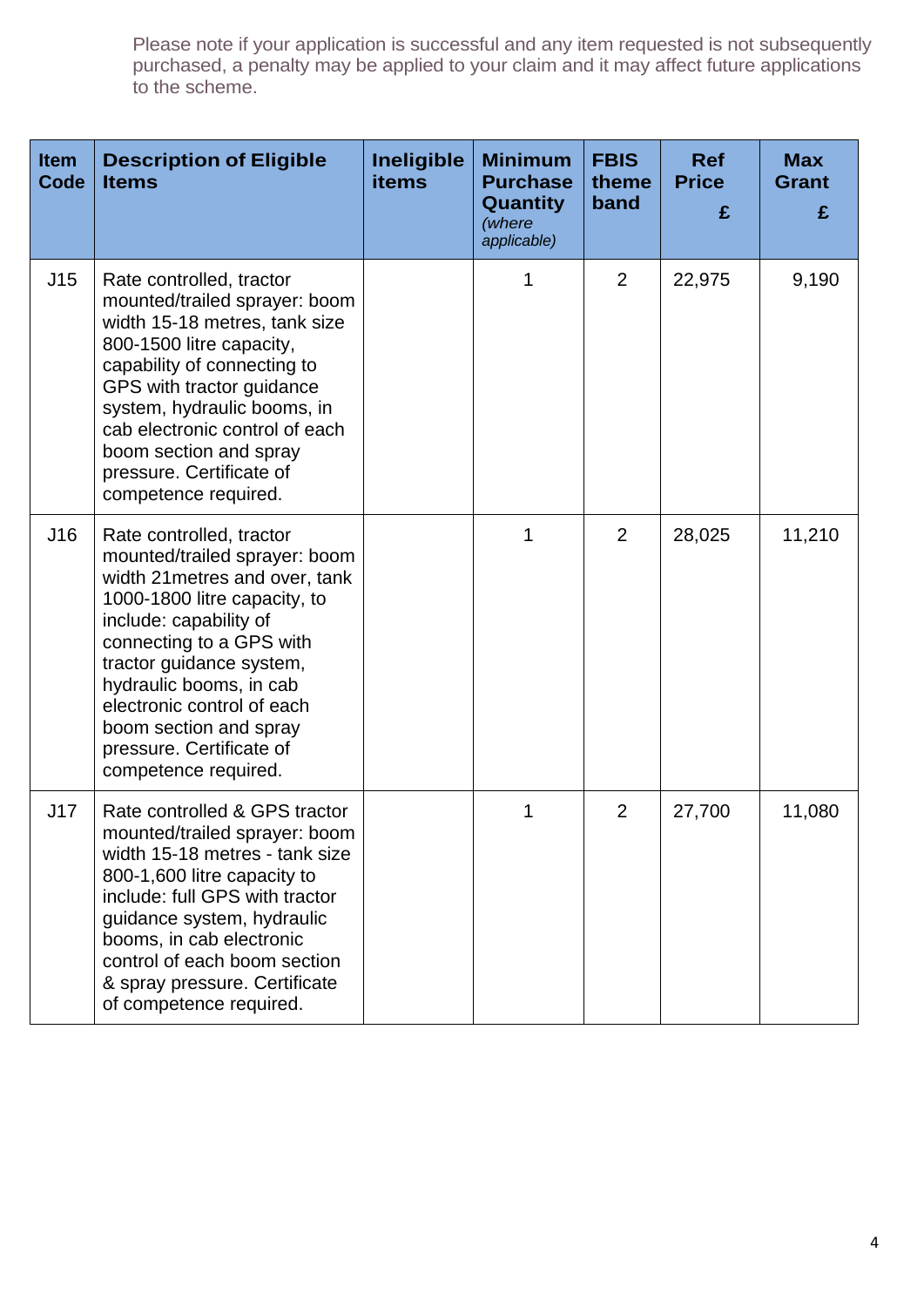| <b>Item</b><br>Code | <b>Description of Eligible</b><br><b>Items</b>                                                                                                                                                                                                                                                                       | <b>Ineligible</b><br><b>items</b> | <b>Minimum</b><br><b>Purchase</b><br><b>Quantity</b><br>(where<br>applicable) | <b>FBIS</b><br>theme<br>band | <b>Ref</b><br><b>Price</b><br>£ | <b>Max</b><br><b>Grant</b><br>£ |
|---------------------|----------------------------------------------------------------------------------------------------------------------------------------------------------------------------------------------------------------------------------------------------------------------------------------------------------------------|-----------------------------------|-------------------------------------------------------------------------------|------------------------------|---------------------------------|---------------------------------|
| J18                 | Tractor mounted/trailed rate<br>controlled & GPS sprayer:<br>boom width 21m & over - tank<br>size1000-1800L capacity to<br>include: full GPS with tractor<br>guidance system, hydraulic<br>booms, in cab electronic<br>control of each boom section<br>and spray pressure.<br>Certificate of competence<br>required. |                                   |                                                                               | $\overline{2}$               | 30,000                          | 12,000                          |
| J19                 | <b>Global Positioning System</b><br>(GPS) to include at minimum:<br>GPS receiver, data logging<br>software, mount and Real<br>Time Kinematic (RTK)<br>capability - NOT steer ready.                                                                                                                                  |                                   | 1                                                                             | $\overline{2}$               | 7,590                           | 3,035                           |
| J20                 | <b>Advanced Global Positioning</b><br>System (GPS) to include at<br>minimum: GPS receiver, data<br>logging software, mount, auto<br>steer and Real Time<br>Kinematic (RTK) - steer ready.                                                                                                                            |                                   | 1                                                                             | $\overline{2}$               | 16,375                          | 6,550                           |
| J21                 | Compact fungicide applicator<br>for potato/vegetable planter<br>(Dust or liquid, 2 to 4 rows).<br>Certificate of competence<br>required.                                                                                                                                                                             |                                   | 1                                                                             | 2                            | 4,600                           | 1,840                           |
| J22                 | Table/grader fungicide<br>applicator that also facilitates<br>the application of growth<br>inhibitors to include at<br>minimum air treatment canopy<br>for use with potato/vegetable<br>crops. Certificate of<br>competence required.                                                                                |                                   | 1                                                                             | $\overline{2}$               | 5,190                           | 2,075                           |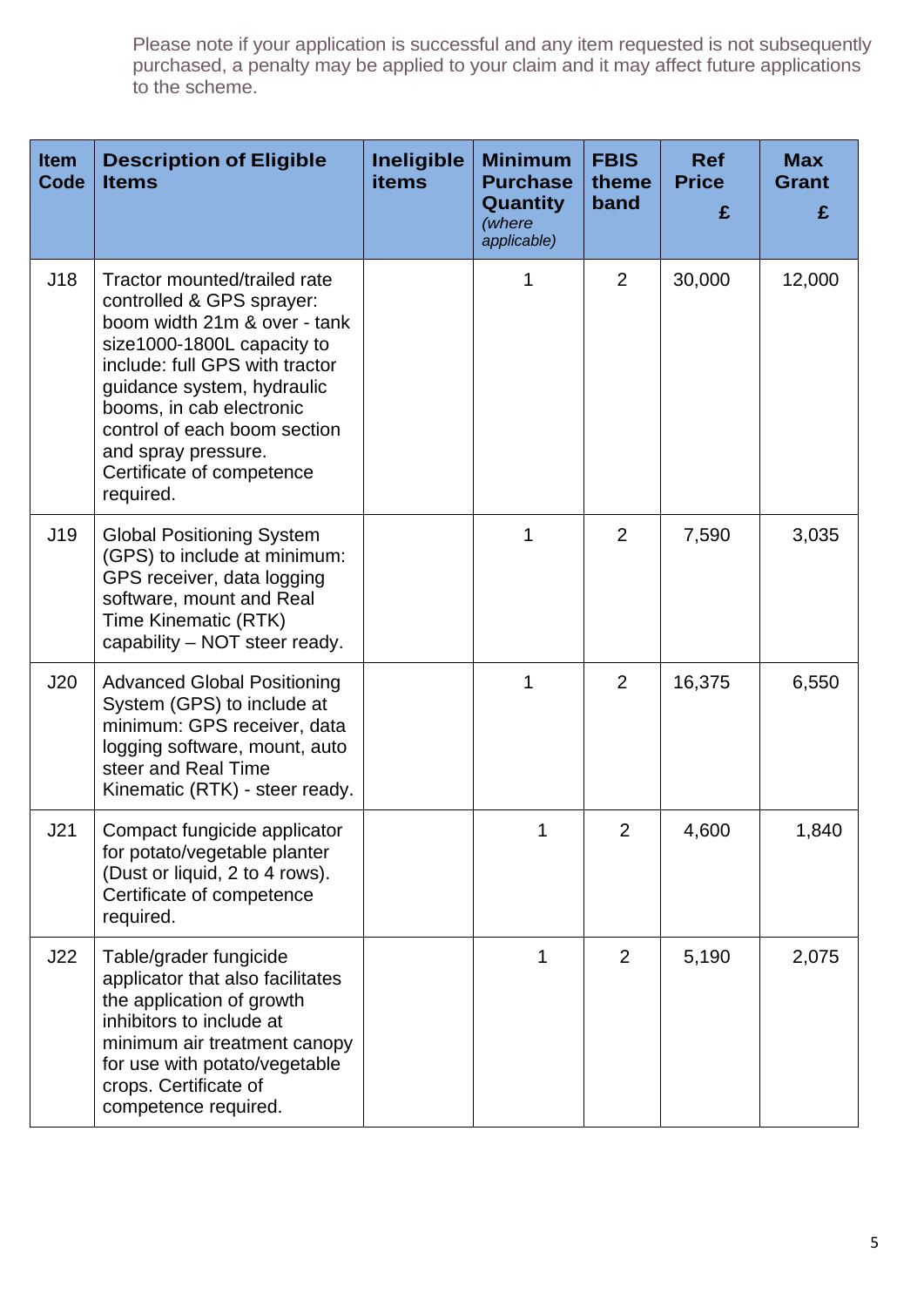| <b>Item</b><br>Code | <b>Description of Eligible</b><br><b>Items</b>                                                                                                                                                                                                             | <b>Ineligible</b><br>items                                                      | <b>Minimum</b><br><b>Purchase</b><br><b>Quantity</b><br>(where<br>applicable) | <b>FBIS</b><br>theme<br>band | <b>Ref</b><br><b>Price</b><br>£ | <b>Max</b><br><b>Grant</b><br>£ |
|---------------------|------------------------------------------------------------------------------------------------------------------------------------------------------------------------------------------------------------------------------------------------------------|---------------------------------------------------------------------------------|-------------------------------------------------------------------------------|------------------------------|---------------------------------|---------------------------------|
| J23                 | 1.83 metres (6ft deep roll) -<br>curtain for automatic<br>ventilation systems for<br>livestock buildings (curtain<br>and associated fixtures only).<br>Grant support per metre. Must<br>be purchased in conjunction<br>with J25.                           |                                                                                 |                                                                               | 3                            | 125                             | 50                              |
| J24                 | 2.44 metres (8ft deep roll)<br>curtain for automatic<br>ventilation systems for<br>livestock buildings (curtain<br>and associated fixtures only).<br>Grant support per metre. Must<br>be purchased in conjunction<br>with J25.                             |                                                                                 | 1                                                                             | 3                            | 165                             | 65                              |
| J25                 | Automatic variable ventilation<br>system in livestock buildings.<br>To include a minimum of:<br>electric drive motors, control<br>panels and roof mounted<br>weather stations with sensors.<br>Must be purchased in<br>conjunction with J23 and/or<br>J24. |                                                                                 | 1                                                                             | 3                            | 2,815                           | 1,125                           |
| J26                 | 2,000-4,999gal (9,090-22,725<br>L) capacity. Rainwater<br>harvesting pre-fabricated<br>covered system with filter and<br>pump.                                                                                                                             | Tanks for<br>purposes<br>other than<br>collecting<br>and storing<br>rain water. |                                                                               | $\overline{2}$               | 5,990                           | 2,395                           |
| J27                 | 5,000-7,999gal (22,730 -<br>36,365L). Rainwater<br>harvesting pre-fabricated<br>covered system with filter and<br>pump.                                                                                                                                    | Tanks for<br>purposes<br>other than<br>collecting<br>and storing<br>rain water. | 1                                                                             | $\overline{2}$               | 8,075                           | 3,230                           |
| J28                 | Over 8,000gal (36,370 L)<br>capacity. Rainwater<br>harvesting pre-fabricated                                                                                                                                                                               | Tanks for<br>purposes<br>other than                                             | 1                                                                             | $\overline{2}$               | 9,565                           | 3,825                           |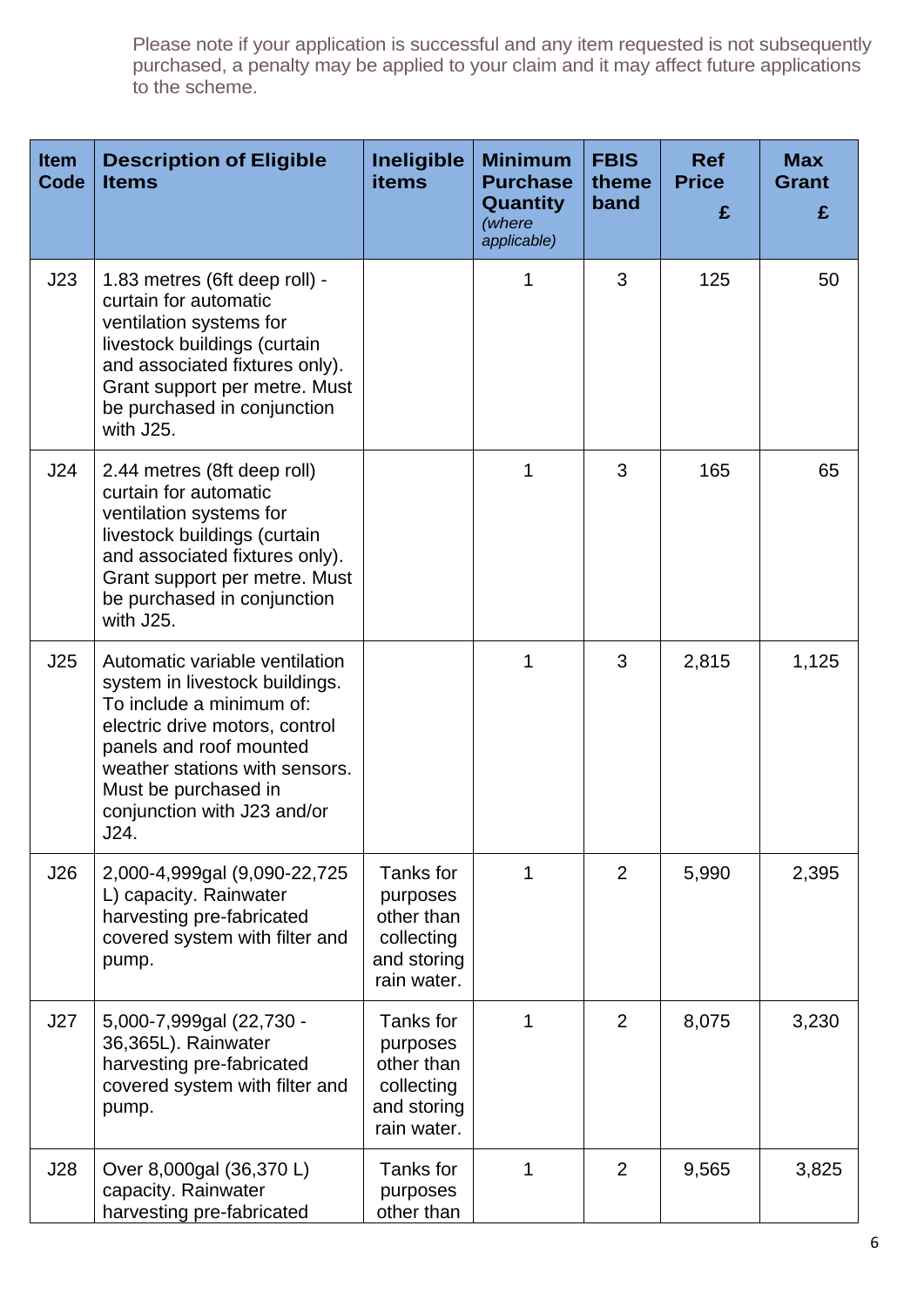| <b>Item</b><br>Code | <b>Description of Eligible</b><br><b>Items</b>                                                                                                                                                   | Ineligible<br><b>items</b>                                   | <b>Minimum</b><br><b>Purchase</b><br><b>Quantity</b><br>(where<br>applicable) | <b>FBIS</b><br>theme<br>band | <b>Ref</b><br><b>Price</b><br>£ | <b>Max</b><br><b>Grant</b><br>£ |
|---------------------|--------------------------------------------------------------------------------------------------------------------------------------------------------------------------------------------------|--------------------------------------------------------------|-------------------------------------------------------------------------------|------------------------------|---------------------------------|---------------------------------|
|                     | covered system with filter and<br>pump.                                                                                                                                                          | collecting<br>and storing<br>rain water                      |                                                                               |                              |                                 |                                 |
| J29                 | Slurry separator (can be a<br>brushed screen or screw<br>press system).                                                                                                                          | Slurry<br>separators<br>that<br>produce<br>green<br>bedding. | 1                                                                             | 3                            | 30,000                          | 12,00<br>$\overline{0}$         |
| J30                 | Robotic slurry scraping device<br>(without ability to apply water<br>or collect and store slurry).                                                                                               |                                                              | 1                                                                             | 1                            | 13,165                          | 5,265                           |
| J31                 | Robotic slurry scraping device<br>(with the ability to apply water<br>to the floor surface but does<br>collect and store slurry).                                                                |                                                              | 1                                                                             | 1                            | 16,340                          | 6,535                           |
| J32                 | Robotic slurry scraping device<br>(with the ability to apply water<br>to the floor surface and collect<br>and store slurry).                                                                     |                                                              | 1                                                                             | 1                            | 27,500                          | 11,00<br>$\overline{0}$         |
| J33                 | One passage - automated<br>slurry scraping system.                                                                                                                                               |                                                              | 1                                                                             | 1                            | 4,675                           | 1,870                           |
| J34                 | Two passage - automated<br>slurry scraping system.                                                                                                                                               |                                                              | 1                                                                             | 1                            | 7,300                           | 2,920                           |
| J35                 | Three passage - automated<br>slurry scraping system.                                                                                                                                             |                                                              | 1                                                                             | 1                            | 9,175                           | 3,670                           |
| J36                 | Four passage - automated<br>slurry scraping system.                                                                                                                                              |                                                              | 1                                                                             | 1                            | 11,375                          | 4,550                           |
| J37                 | Slurry tanker (up to 2,000<br>gallon) - MUST be purchased<br>in conjunction with an<br>appropriate LESSE item.<br>Refer to Annex I (FBIS-C)<br>Tier 1 (Tranche 3)<br><b>Explanatory Booklet.</b> |                                                              | 1                                                                             | 1                            | 12,500                          | 5,000                           |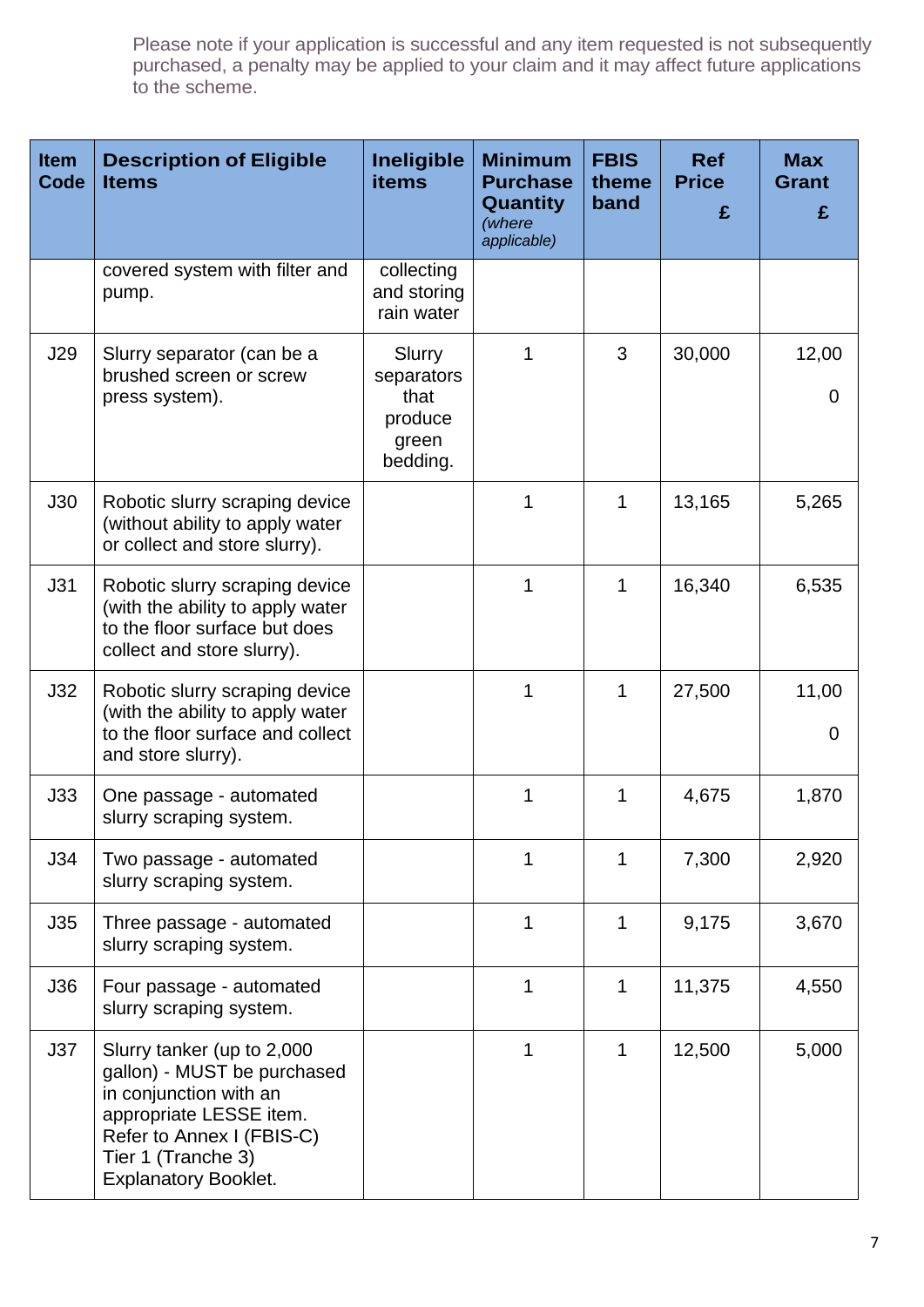| <b>Item</b><br>Code | <b>Description of Eligible</b><br><b>Items</b>                                                                                                                                                                                                                                     | <b>Ineligible</b><br>items                     | <b>Minimum</b><br><b>Purchase</b><br>Quantity<br>(where<br>applicable) | <b>FBIS</b><br>theme<br>band | <b>Ref</b><br><b>Price</b><br>£ | <b>Max</b><br><b>Grant</b><br>£ |
|---------------------|------------------------------------------------------------------------------------------------------------------------------------------------------------------------------------------------------------------------------------------------------------------------------------|------------------------------------------------|------------------------------------------------------------------------|------------------------------|---------------------------------|---------------------------------|
| J38                 | Slurry tanker (up to 2,000<br>gallons) with hill options<br>(cranked axle and weight<br>transfer system) - MUST be<br>purchased in conjunction with<br>an appropriate LESSE item.<br>Refer to Annex I (FBIS-C)<br>Tier 1 (Tranche 3)<br><b>Explanatory Booklet.</b>                |                                                | 1                                                                      | 1                            | 14,235                          | 5,690                           |
| J39                 | Slurry tanker (over 2,000 - up<br>to 2500 gallons) - MUST be<br>purchased in conjunction with<br>an appropriate LESSE item.<br>Refer to Annex I (FBIS-C)<br>Tier 1 (Tranche 3)<br><b>Explanatory Booklet.</b>                                                                      |                                                | 1                                                                      | 1                            | 14,235                          | 5,690                           |
| J40                 | Slurry tanker (over 2,000 - up<br>to 2500 gallons) with hill<br>options (cranked axle and<br>weight transfer system) -<br>MUST be purchased in<br>conjunction with an<br>appropriate LESSE item.<br>Refer to Annex I (FBIS-C)<br>Tier 1 (Tranche 3)<br><b>Explanatory Booklet.</b> |                                                | 1                                                                      | $\mathbf 1$                  | 15,050                          | 6,020                           |
| J41                 | <b>TANKER Mounted Dribble Bar</b><br>(up to 7.5 m) slurry distribution<br>system with a macerator fitted<br>to a tanker or for use with an<br>umbilical system. If not a new<br>tanker, Engineer's<br>Certification required.                                                      | Engineer's<br>certificate<br>if<br>applicable. | 1                                                                      | 1                            | 9,425                           | 3,770                           |
| J42                 | <b>TANKER Mounted Dribble Bar</b><br>(over 7.5 m and up to 10m)<br>slurry distribution system with<br>a macerator fitted to a tanker<br>or for use with an umbilical<br>system. If not a new tanker,                                                                               | Engineer's<br>certificate<br>if<br>applicable. | 1                                                                      | 1                            | 10,725                          | 4,290                           |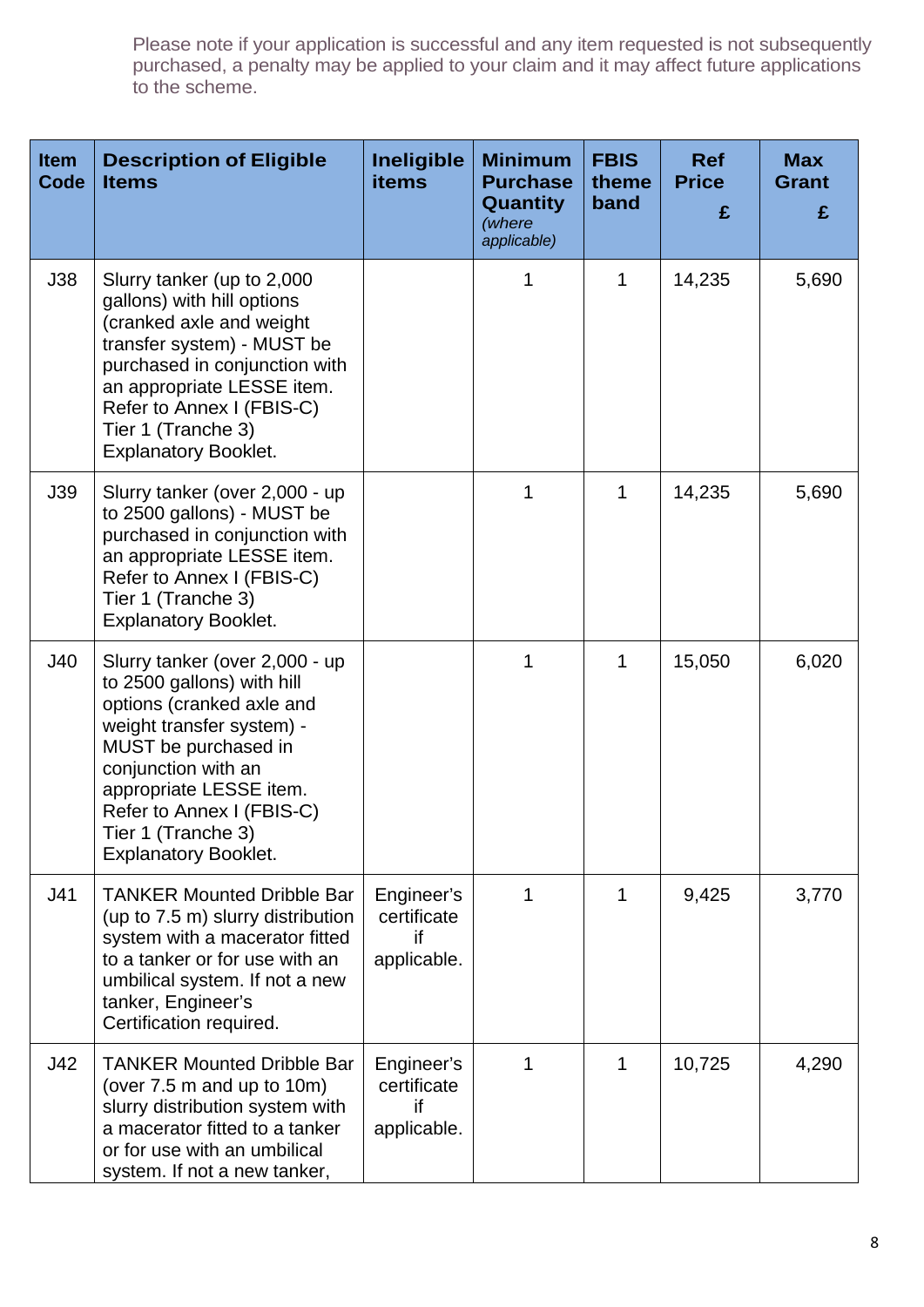| <b>Item</b><br><b>Code</b> | <b>Description of Eligible</b><br><b>Items</b>                                                                                                                                                                                                   | <b>Ineligible</b><br><b>items</b>              | <b>Minimum</b><br><b>Purchase</b><br>Quantity<br>(where<br>applicable) | <b>FBIS</b><br>theme<br>band | <b>Ref</b><br><b>Price</b><br>£ | <b>Max</b><br><b>Grant</b><br>£ |
|----------------------------|--------------------------------------------------------------------------------------------------------------------------------------------------------------------------------------------------------------------------------------------------|------------------------------------------------|------------------------------------------------------------------------|------------------------------|---------------------------------|---------------------------------|
|                            | <b>Engineer's Certification</b><br>required.                                                                                                                                                                                                     |                                                |                                                                        |                              |                                 |                                 |
| J43                        | <b>TANKER Mounted Dibble Bar</b><br>(over 10 m) slurry distribution<br>system with 1/2 macerator(s)<br>fitted to a tanker or for use<br>with an umbilical system. If not<br>a new tanker Engineer's<br>Certification required.                   | Engineer's<br>certificate<br>if<br>applicable. | 1                                                                      | 1                            | 14,950                          | 5,980                           |
| J44                        | <b>TRACTOR Mounted Dribble</b><br>Bar (up to 7.5 m) slurry<br>distribution system with a<br>macerator for use with an<br>umbilical system.                                                                                                       |                                                | 1                                                                      | 1                            | 10,875                          | 4,350                           |
| J45                        | <b>TRACTOR Mounted Dribble</b><br>Bar (over 7.5 m and up to 10<br>m) slurry distribution system<br>with a macerator for use with<br>an umbilical system.                                                                                         |                                                | 1                                                                      | 1                            | 11,350                          | 4,540                           |
| J46                        | <b>TRACTOR Mounted Dibble</b><br>Bar (over 10m) slurry<br>distribution system with 1/2<br>macerator(s) for use with an<br>umbilical system.                                                                                                      |                                                | 1                                                                      | 1                            | 14,940                          | 5,975                           |
| J47                        | <b>TANKER mounted Trailing</b><br>Shoe (up to 7.5 m working<br>width) slurry distribution<br>system with a macerator fitted<br>to a tanker or for use with an<br>umbilical system. If not a new<br>tanker, Engineer's<br>Certification required. | Engineer's<br>certificate<br>if<br>applicable. | 1                                                                      | 1                            | 12,400                          | 4,960                           |
| J48                        | <b>TANKER mounted Trailing</b><br>shoe (7.5 - 10m working<br>width) slurry distribution<br>system with a macerator fitted<br>to a tanker or for use with an<br>umbilical system. If not a new                                                    | Engineer's<br>certificate<br>if<br>applicable. | 1                                                                      | 1                            | 15,765                          | 6,305                           |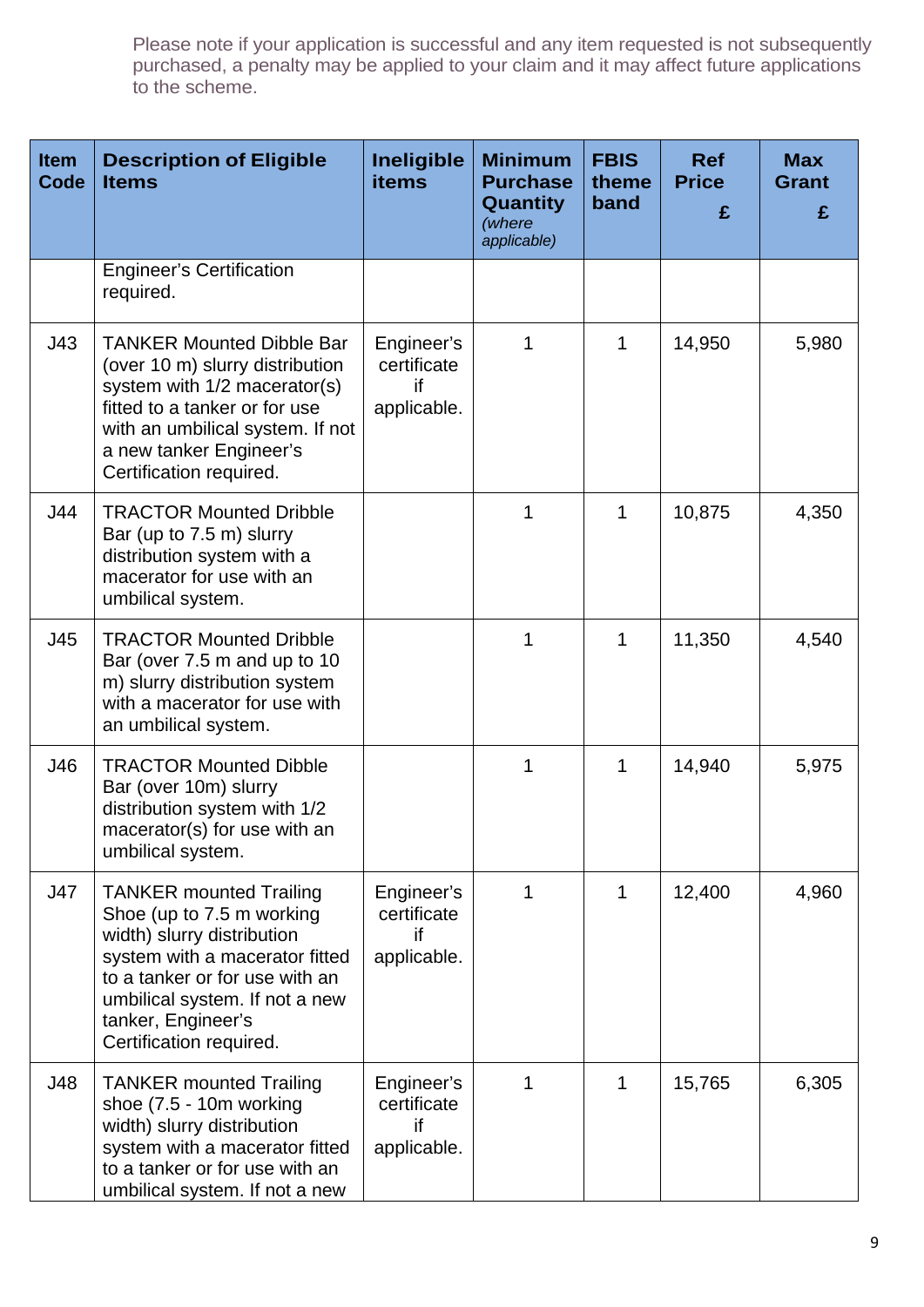| <b>Item</b><br><b>Code</b> | <b>Description of Eligible</b><br><b>Items</b>                                                                                                                                                                                                                  | <b>Ineligible</b><br><b>items</b>              | <b>Minimum</b><br><b>Purchase</b><br>Quantity<br>(where<br>applicable) | <b>FBIS</b><br>theme<br>band | <b>Ref</b><br><b>Price</b><br>£ | <b>Max</b><br><b>Grant</b><br>£ |
|----------------------------|-----------------------------------------------------------------------------------------------------------------------------------------------------------------------------------------------------------------------------------------------------------------|------------------------------------------------|------------------------------------------------------------------------|------------------------------|---------------------------------|---------------------------------|
|                            | tanker, Engineer's<br>Certification required.                                                                                                                                                                                                                   |                                                |                                                                        |                              |                                 |                                 |
| J49                        | <b>TANKER mounted Trailing</b><br>shoe (greater than 10m<br>working width) slurry<br>distribution system with a<br>macerator fitted to a tanker or<br>for use with an umbilical<br>system. If not a new tanker,<br><b>Engineer's Certification</b><br>required. | Engineer's<br>certificate<br>if<br>applicable. | 1                                                                      | 1                            | 17,250                          | 6,900                           |
| J50                        | <b>TRACTOR mounted Trailing</b><br>Shoe (up to 7.5 m working<br>width) slurry distribution<br>system with a macerator for<br>use with an umbilical system.                                                                                                      |                                                | 1                                                                      | 1                            | 14,600                          | 5,840                           |
| J51                        | <b>TRACTOR mounted Trailing</b><br>Shoe (greater than 7.5m<br>working width) slurry<br>distribution system with a<br>macerator for use with an<br>umbilical system.                                                                                             |                                                | 1                                                                      | 1                            | 17,650                          | 7,060                           |
| J52                        | <b>TANKER mounted shallow</b><br>injector slurry application<br>system with macerator fitted to<br>tanker. If not a new tanker,<br><b>Engineer's Certificate</b><br>required.                                                                                   | Engineer's<br>certificate<br>if<br>applicable. |                                                                        | 1                            | 22,165                          | 8,865                           |
| J53                        | Umbilical hose of diameter up<br>to 4 inches for use with trailing<br>shoe/dribble bar or shallow<br>injection slurry distribution<br>system. Grant support per<br>metre.                                                                                       |                                                | 600                                                                    | 1                            | 11.00                           | 4.40                            |
| J54                        | Umbilical hose of diameter up<br>to 5 inches for use with trailing<br>shoe/dribble bar or shallow<br>injection slurry distribution                                                                                                                              |                                                | 600                                                                    | 1                            | 13.50                           | 5.40                            |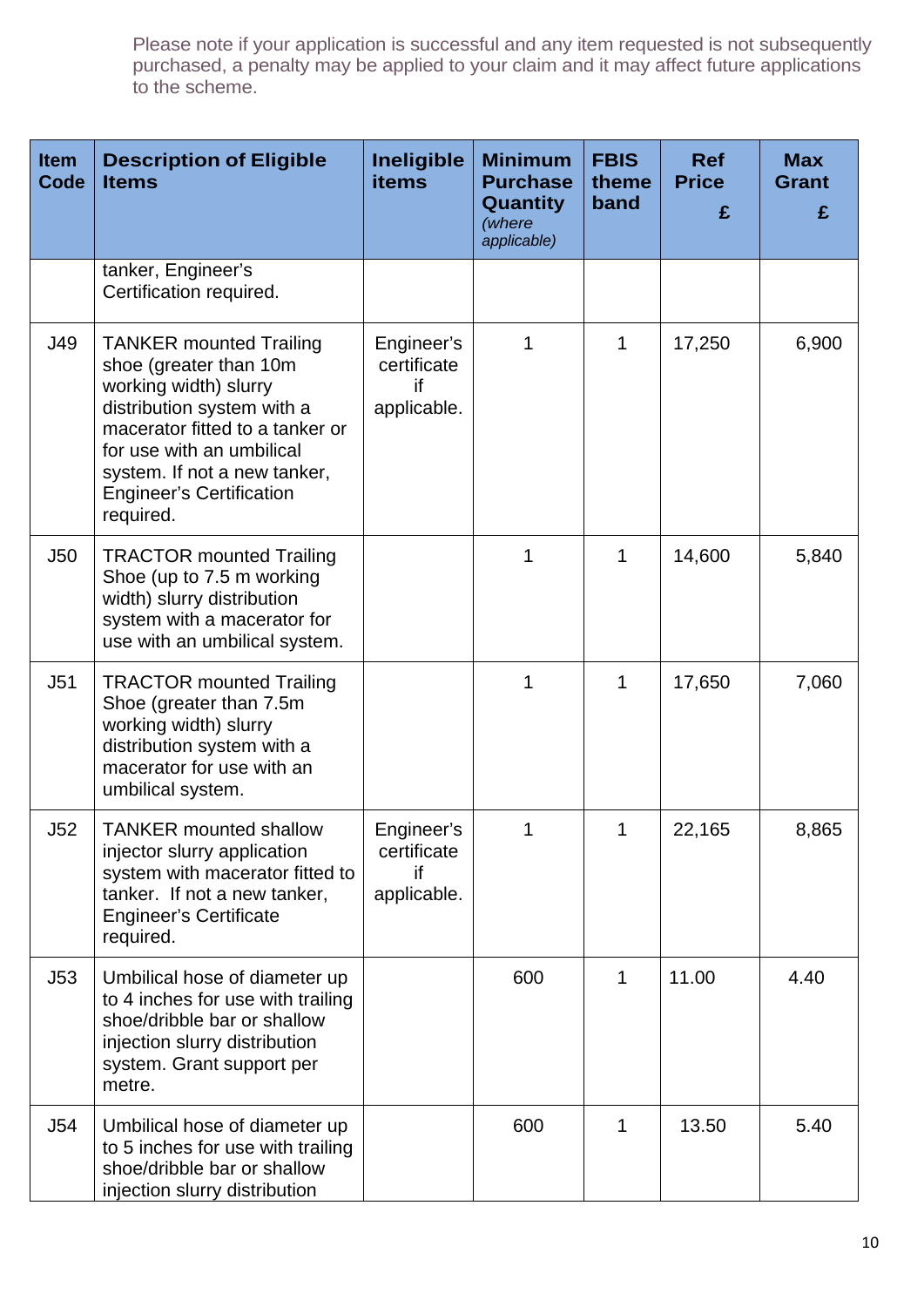| <b>Item</b><br>Code | <b>Description of Eligible</b><br><b>Items</b>                                                                                                                                                                                                             | <b>Ineligible</b><br><b>items</b>                                                            | <b>Minimum</b><br><b>Purchase</b><br><b>Quantity</b><br>(where<br>applicable) | <b>FBIS</b><br>theme<br>band | <b>Ref</b><br><b>Price</b><br>£ | <b>Max</b><br><b>Grant</b><br>£ |
|---------------------|------------------------------------------------------------------------------------------------------------------------------------------------------------------------------------------------------------------------------------------------------------|----------------------------------------------------------------------------------------------|-------------------------------------------------------------------------------|------------------------------|---------------------------------|---------------------------------|
|                     | system. Grant support per<br>metre.                                                                                                                                                                                                                        |                                                                                              |                                                                               |                              |                                 |                                 |
| J55                 | High pressure centrifugal<br>chopper pump to supply<br>umbilical system using a<br>trailing shoe/dribble bar or<br>shallow injection slurry<br>distribution system.                                                                                        | Slurry<br>pump for<br>outside<br>mixing<br>point (item<br>$L30$ ).                           | 1                                                                             | 1                            | 7,250                           | 2,900                           |
| <b>J56</b>          | Umbilical hose reel system for<br>use with trailing shoe/dribble<br>bar or shallow injection slurry<br>distribution system. (Capacity<br>to carry up to 600 metres 4<br>inch hose).                                                                        |                                                                                              | 1                                                                             | 1                            | 3,450                           | 1,380                           |
| J57                 | Umbilical hose reel system for<br>use with trailing shoe/dribble<br>bar or shallow injection slurry<br>distribution system. (Capacity<br>to carry 600-1000 metres 4<br>inch hose).                                                                         |                                                                                              |                                                                               | 1                            | 5,125                           | 2,050                           |
| <b>J58</b>          | Umbilical hose reel system for<br>use with trailing shoe/dribble<br>bar or shallow injection slurry<br>distribution system (Capacity<br>to carry more than 1000<br>metres 4 inch hose).                                                                    |                                                                                              | 1                                                                             | 1                            | 3,790                           | 1,515                           |
| J59                 | Slurry flow monitoring system<br>to include RTK (Real Time<br>Kinematic) and GPS<br>capability.                                                                                                                                                            |                                                                                              | 1                                                                             | 1                            | 8,340                           | 3,335                           |
| <b>J60</b>          | Tensioned cover for an above<br>ground slurry store with a<br>diameter up to 13.5m to<br>include all associated fixtures<br>and fitting. Grant support per<br>square metre. Refer to Annex<br>H (FBIS-C) Tier 1 (Tranche 3)<br><b>Explanatory Booklet.</b> | Floating<br>covers,<br>covers on<br>stores<br>constructe<br>d prior to<br>1st Dec<br>2003 or | 15                                                                            | 1                            | 178.41                          | 71.36                           |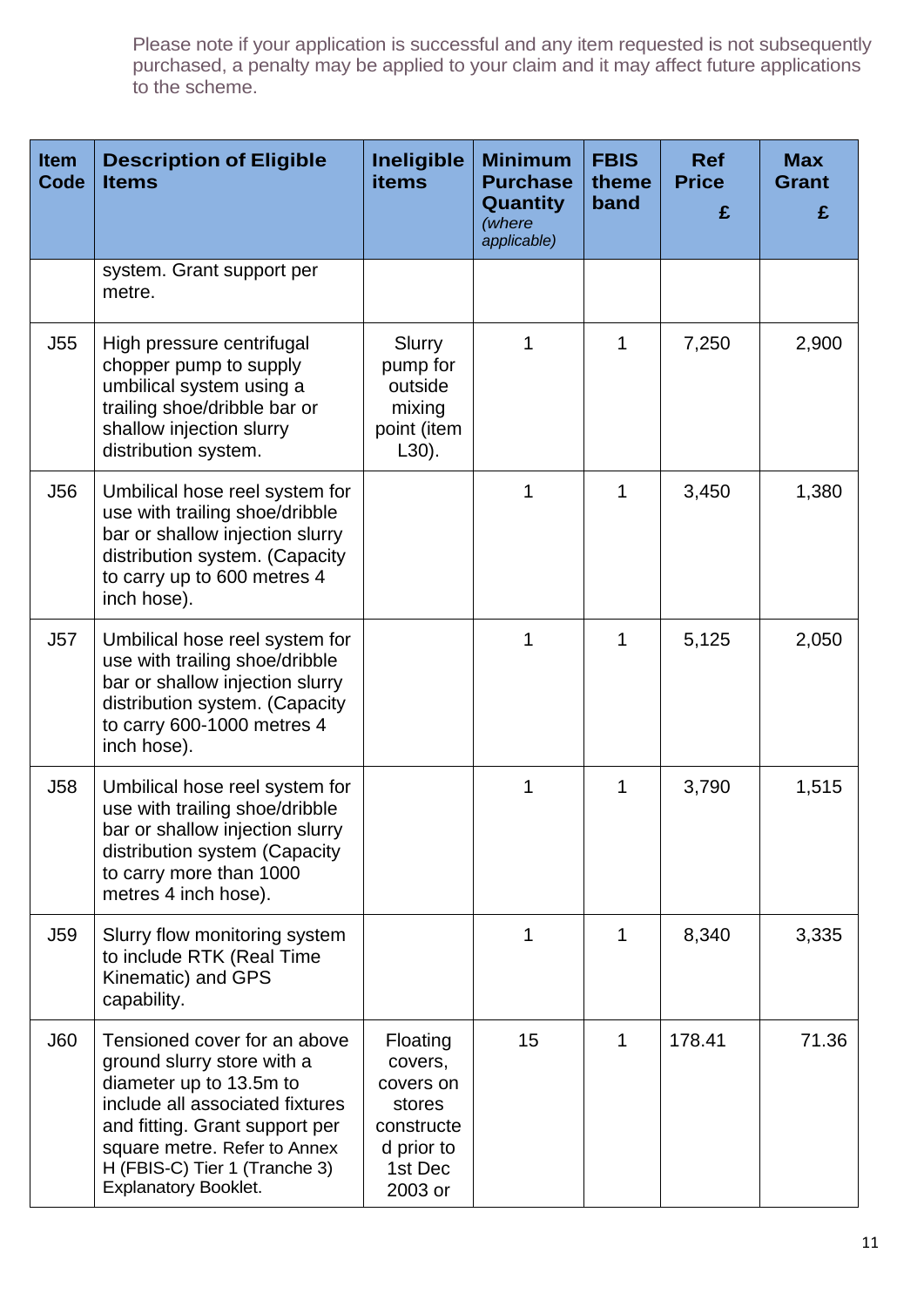| <b>Item</b><br><b>Code</b> | <b>Description of Eligible</b><br><b>Items</b>                                                                                                                                                                                                                  | <b>Ineligible</b><br><b>items</b>                                                                                                   | <b>Minimum</b><br><b>Purchase</b><br>Quantity<br>(where<br>applicable) | <b>FBIS</b><br>theme<br>band | <b>Ref</b><br><b>Price</b><br>£ | <b>Max</b><br><b>Grant</b><br>£ |
|----------------------------|-----------------------------------------------------------------------------------------------------------------------------------------------------------------------------------------------------------------------------------------------------------------|-------------------------------------------------------------------------------------------------------------------------------------|------------------------------------------------------------------------|------------------------------|---------------------------------|---------------------------------|
|                            |                                                                                                                                                                                                                                                                 | after 31 <sup>st</sup><br>Dec 2019.                                                                                                 |                                                                        |                              |                                 |                                 |
| J61                        | Tensioned cover for an above<br>ground slurry store with a<br>diameter of 13.5 - 20m to<br>include all associated fixtures<br>and fitting. Grant support per<br>square metre. Refer to Annex<br>H (FBIS-C) Tier 1 (Tranche 3)<br><b>Explanatory Booklet.</b>    | Floating<br>covers,<br>covers on<br>stores<br>constructe<br>d prior to<br>1st Dec<br>2003 or<br>after 31 <sup>st</sup><br>Dec 2019. | 23                                                                     | $\mathbf{1}$                 | 113.50                          | 45.40                           |
| J62                        | Tensioned cover for an above<br>ground slurry store with a<br>diameter greater than 20m to<br>include all associated fixtures<br>and fitting. Grant support per<br>square metre. Refer to Annex<br>H (FBIS-C) Tier 1 (Tranche 3)<br><b>Explanatory Booklet.</b> | Floating<br>covers,<br>covers on<br>stores<br>constructe<br>d prior to<br>1st Dec<br>2003 or<br>after 31 <sup>st</sup><br>Dec 2019. | 30                                                                     | $\mathbf{1}$                 | 84.17                           | 33.67                           |
| J63                        | Additional works to strengthen<br>a metal above ground store to<br>include a metal ring. Grant<br>support is per metre of ring<br>where a cover is to be fitted.<br>Refer to Annex H (FBIS-C) Tier<br>1 (Tranche 3) Explanatory<br>Booklet.                     | <b>Stores</b><br>constructe<br>d prior to<br>1st Dec<br>2003 or<br>after 31 <sup>st</sup><br>Dec 2019.                              | 22                                                                     | $\mathbf{1}$                 | 115.68                          | 46.27                           |
| J64                        | Tractor mounted grass/soil<br>aerator. (Up to 3 metres/10ft).                                                                                                                                                                                                   |                                                                                                                                     | 1                                                                      | $\overline{2}$               | 2,675                           | 1,070                           |
| J65                        | Tractor mounted grass/soil<br>aerator. (Over 3 metres/10ft).                                                                                                                                                                                                    |                                                                                                                                     | 1                                                                      | $\overline{2}$               | 4,790                           | 1,915                           |
| J66                        | Trailed grass/soil aerator.<br>(Minimum to be over 3<br>metres/10ft).                                                                                                                                                                                           |                                                                                                                                     | 1                                                                      | $\overline{2}$               | 8,025                           | 3,210                           |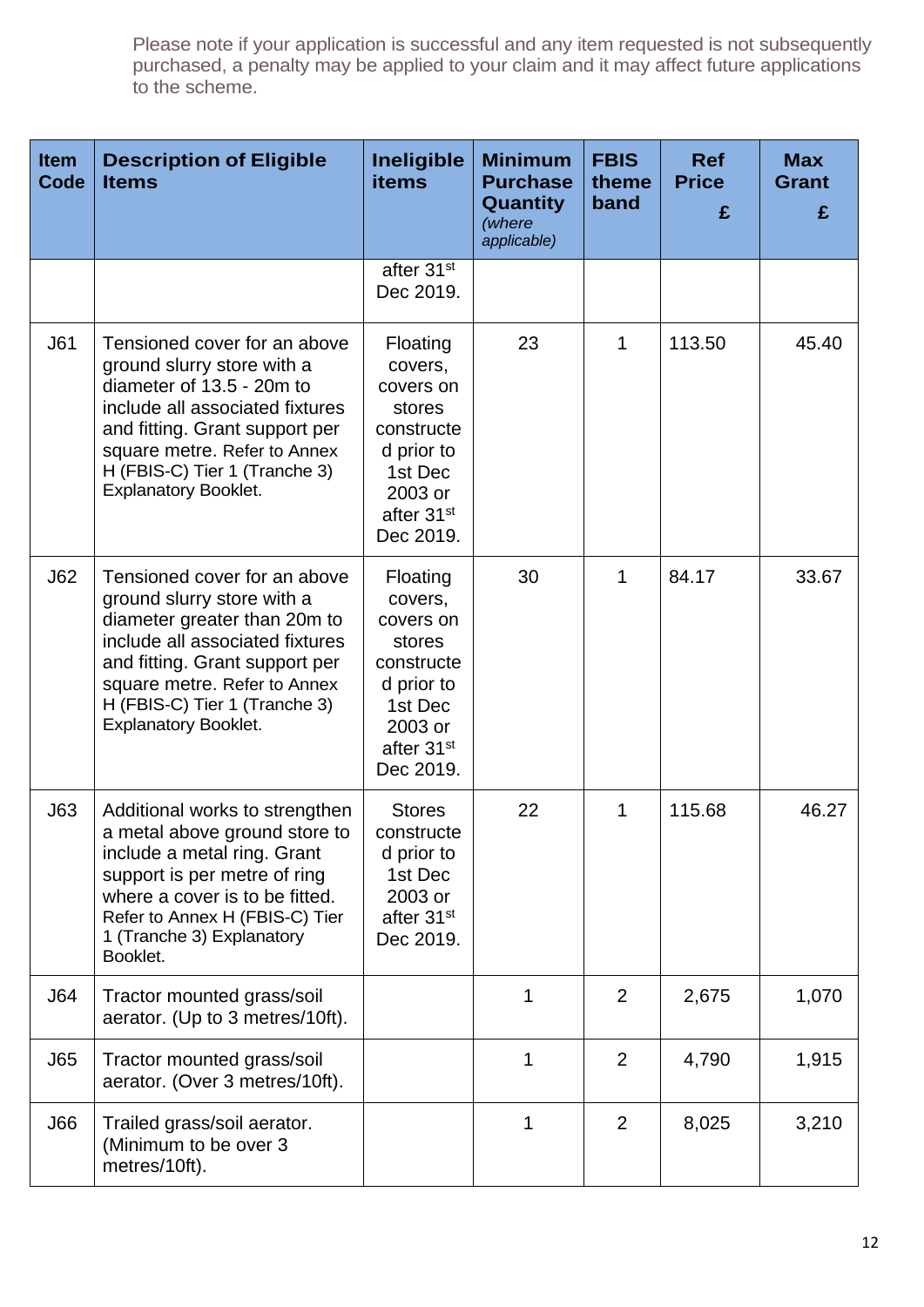| <b>Item</b><br>Code | <b>Description of Eligible</b><br><b>Items</b>                                                                                       | Ineligible<br><b>items</b>       | <b>Minimum</b><br><b>Purchase</b><br><b>Quantity</b><br>(where<br>applicable) | <b>FBIS</b><br>theme<br>band | <b>Ref</b><br><b>Price</b><br>£ | <b>Max</b><br><b>Grant</b><br>£ |
|---------------------|--------------------------------------------------------------------------------------------------------------------------------------|----------------------------------|-------------------------------------------------------------------------------|------------------------------|---------------------------------|---------------------------------|
| J67                 | Sub soiler (2 legs only).                                                                                                            |                                  | 1                                                                             | $\overline{2}$               | 5,150                           | 2,060                           |
| <b>J68</b>          | Sub soiler (more than 2 legs).                                                                                                       |                                  | 1                                                                             | $\overline{2}$               | 8,075                           | 3,230                           |
| <b>J69</b>          | Electronic cow heat detection<br>system.                                                                                             |                                  | 1                                                                             | $\overline{2}$               | 4,300                           | 1,720                           |
| J70                 | Cow heat detection system<br>collars / transponders<br>/pedometers. Grant support<br>per collar/transponder/<br>pedometer.           | Electronic<br>ear tags.          | 29                                                                            | $\overline{2}$               | 87.50                           | 35.00                           |
| J71                 | In parlour feeders to include<br>IT link with the capability to<br>"feed to yield" Grant support<br>per milking point.               | Computer<br>software<br>package. | 5                                                                             | $\overline{2}$               | 587.50                          | 235.00                          |
| J72                 | 1 station - Automated out of<br>parlour feeding system to<br>include IT link with the<br>capability to "feed to yield".              | Computer<br>software<br>package. | 1                                                                             | $\overline{2}$               | 5,015                           | 2,005                           |
| J73                 | 2 stations - Automated out of<br>parlour feeding system to<br>include IT link with the<br>capability to "feed to yield".             | Computer<br>software<br>package. |                                                                               | $\overline{2}$               | 8,225                           | 3290                            |
| J74                 | (Band 2) 3 stations -<br>Automated out of parlour<br>feeding system to include IT<br>link with the capability to "feed<br>to yield". | Computer<br>software<br>package. | 1                                                                             | $\overline{2}$               | 11,325                          | 4,530                           |
| J75                 | (Band 2) 4 stations -<br>Automated out of parlour<br>feeding system to include IT<br>link with the capability to "feed<br>to yield". | Computer<br>software<br>package. | 1                                                                             | $\overline{2}$               | 15,240                          | 6,095                           |
| J76                 | Milk meter. Grant support per<br>milking point                                                                                       |                                  | 3                                                                             | $\overline{2}$               | 1,225                           | 490                             |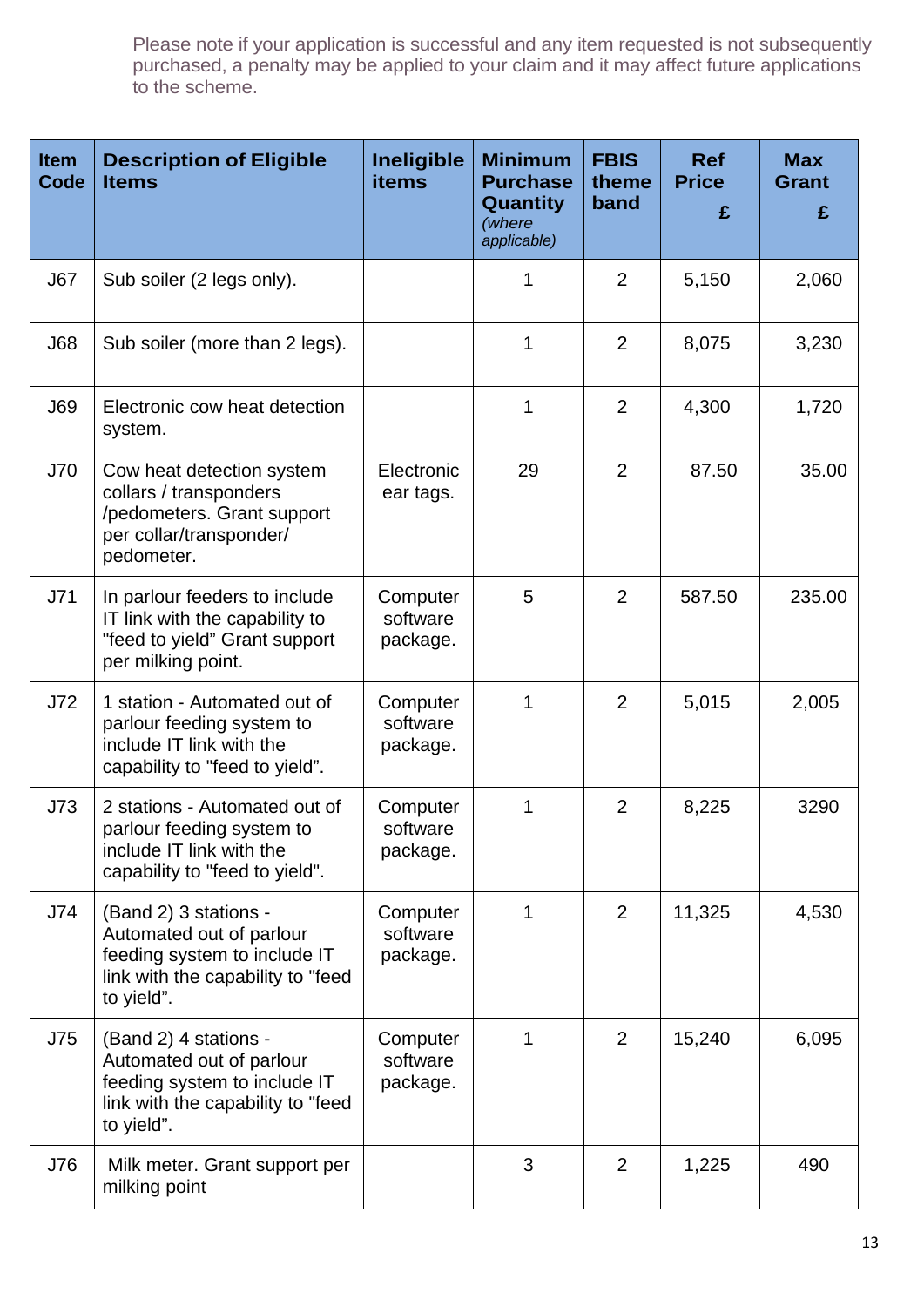| <b>Item</b><br>Code | <b>Description of Eligible</b><br><b>Items</b>                                                                                                                                          | <b>Ineligible</b><br><b>items</b> | <b>Minimum</b><br><b>Purchase</b><br>Quantity<br>(where<br>applicable) | <b>FBIS</b><br>theme<br>band | <b>Ref</b><br><b>Price</b><br>£ | <b>Max</b><br><b>Grant</b><br>£ |
|---------------------|-----------------------------------------------------------------------------------------------------------------------------------------------------------------------------------------|-----------------------------------|------------------------------------------------------------------------|------------------------------|---------------------------------|---------------------------------|
| J77                 | 1 station – Automated calf<br>rearing system that identifies<br>and feeds calves (milk and/or<br>calf milk replacer)                                                                    |                                   | 1                                                                      | 2                            | 6,640                           | 2,655                           |
| J78                 | 2 stations - Automated calf<br>rearing system that identifies<br>and feeds calves (milk and/or<br>calf milk replacer).                                                                  |                                   | 1                                                                      | 2                            | 8,525                           | 3,410                           |
| J79                 | 3 stations - Automated calf<br>rearing system that identifies<br>and feeds calves (milk and/or<br>calf milk replacer.)                                                                  |                                   | 1                                                                      | $\overline{2}$               | 11,912.5<br>0                   | 4,765                           |
| <b>J80</b>          | 4 stations - Automated calf<br>rearing system that identifies<br>and feeds calves (milk and/or<br>calf milk replacer).                                                                  |                                   | 1                                                                      | 2                            | 15,400                          | 6,160                           |
| J81                 | 1 station and 1 animal feed<br>dispenser (milk and feed) -<br>Automated calf rearing system<br>that identifies and feeds<br>calves (milk and/or calf milk<br>replacer and concentrate). |                                   | 1                                                                      | $\overline{2}$               | 9,025                           | 3,610                           |
| <b>J82</b>          | 2 stations and 2 animal feed<br>dispensers - Automated calf<br>rearing system that identifies<br>and feeds calves (milk and/or<br>calf milk replacer and<br>concentrate).               |                                   |                                                                        | $\overline{2}$               | 10,325                          | 4,130                           |
| J83                 | 3 stations and 3 animal feed<br>dispensers - Automated calf<br>rearing system that identifies<br>and feeds calves (milk and/or<br>calf milk replacer and<br>concentrate).               |                                   | 1                                                                      | $\overline{2}$               | 12,525                          | 5,010                           |
| <b>J84</b>          | Milk plate cooler system to<br>include water storage tank<br>with at least 220 gal/1,000<br>litres in capacity.                                                                         |                                   | 1                                                                      | 3                            | 2,975                           | 1,190                           |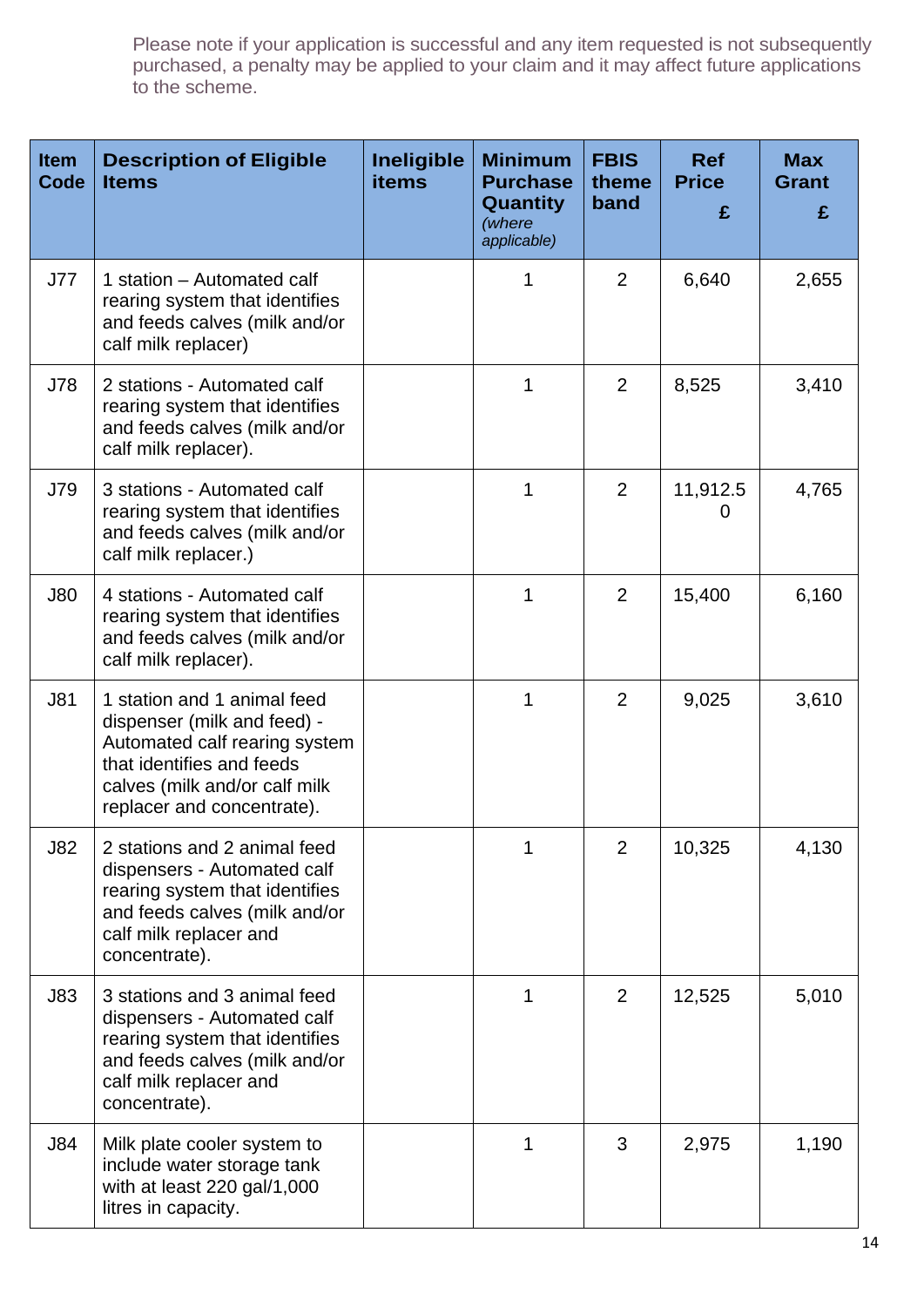| <b>Item</b><br>Code | <b>Description of Eligible</b><br><b>Items</b>                                                                                                                                 | Ineligible<br><b>items</b> | <b>Minimum</b><br><b>Purchase</b><br><b>Quantity</b><br>(where<br>applicable) | <b>FBIS</b><br>theme<br>band | <b>Ref</b><br><b>Price</b><br>£ | <b>Max</b><br><b>Grant</b><br>£ |
|---------------------|--------------------------------------------------------------------------------------------------------------------------------------------------------------------------------|----------------------------|-------------------------------------------------------------------------------|------------------------------|---------------------------------|---------------------------------|
| <b>J85</b>          | Dairy unit heat exchanger.<br>(Heat recovery capacity up to<br>88 gal/400 litres).                                                                                             |                            | 1                                                                             | 3                            | 3,165                           | 1,265                           |
| <b>J86</b>          | Dairy unit heat exchanger<br>(Heat recovery capacity over<br>88 gal/400 litres).                                                                                               |                            | 1                                                                             | 3                            | 6,150                           | 2,460                           |
| <b>J87</b>          | Automated electronic cattle<br>identification system allowing<br>identification of individual<br>animals.                                                                      |                            | 1                                                                             | $\overline{2}$               | 12,212.5<br>0                   | 4,885                           |
| <b>J88</b>          | Cattle electronic identification<br>collar/pedometers/transponde<br>rs. Grant support per identifier.                                                                          | Calf<br>collars.           | 34                                                                            | $\overline{2}$               | 75                              | 30                              |
| <b>J89</b>          | Heat pads for pig farrowing<br>and weaner accommodation.<br>(Grant support per single)<br>space only).                                                                         |                            | 17                                                                            | 3                            | 150                             | 60                              |
| <b>J90</b>          | Circular multi-space - ad lib<br>feeders for growing and<br>finishing pigs (Wet and dry<br>feeder versions).                                                                   |                            | 8                                                                             | 3                            | 350                             | 140                             |
| <b>J91</b>          | Single/multi-space - ad lib<br>feeders for growing and<br>finishing pigs. (Wet and dry<br>feeder versions).                                                                    |                            | 14                                                                            | 3                            | 187.50                          | 75                              |
| J92                 | Automation of ventilation for<br>Throwbridge / Solari pen, to<br>include at minimum: one<br>controller, one motor, one<br>sensor and 10 pulleys. Grant<br>support per 10 pens. |                            | $\overline{2}$                                                                | 3                            | 2,175                           | 870                             |
| J93                 | Ventilation fan to include rigid<br>chimneys, inlets &<br>inverter/controller                                                                                                  |                            | $\overline{2}$                                                                | $\overline{2}$               | 1,350                           | 540                             |
| <b>J94</b>          | Poultry canopy brooder. Grant<br>support per 1,000 birds.                                                                                                                      | <b>Incubators</b>          | 14                                                                            | $\overline{2}$               | 187.50                          | 75                              |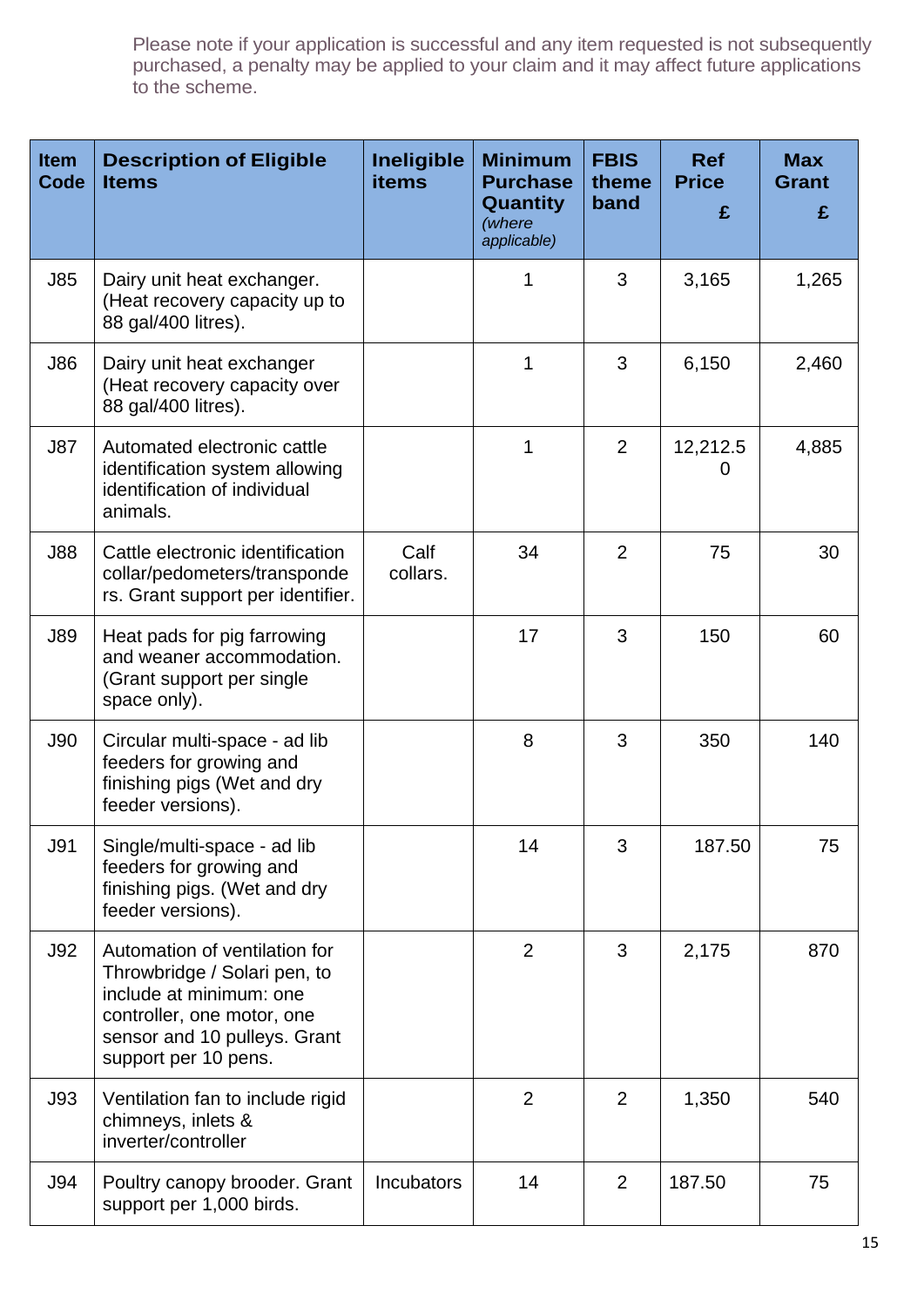| <b>Item</b><br><b>Code</b> | <b>Description of Eligible</b><br><b>Items</b>                                                       | Ineligible<br><b>items</b>                                            | <b>Minimum</b><br><b>Purchase</b><br>Quantity<br>(where<br>applicable) | <b>FBIS</b><br>theme<br>band | <b>Ref</b><br><b>Price</b><br>£ | <b>Max</b><br><b>Grant</b><br>£ |
|----------------------------|------------------------------------------------------------------------------------------------------|-----------------------------------------------------------------------|------------------------------------------------------------------------|------------------------------|---------------------------------|---------------------------------|
| <b>J95</b>                 | Pan feeding system for<br>broilers. Grant support per<br>metre.                                      |                                                                       | 67                                                                     | $\overline{2}$               | 37.50                           | 15                              |
| <b>J96</b>                 | Auger/chain feeding system<br>for layers. Grant support per<br>1,000 birds.                          |                                                                       | 3                                                                      | $\overline{2}$               | 1,175                           | 470                             |
| <b>J97</b>                 | Fan assisted radiators for<br>connection to a hot water<br>system (poultry house only).              | <b>Radiators</b><br>for any use<br>other than<br>in poultry<br>houses | 1                                                                      | $\overline{2}$               | 3,040                           | 1,215                           |
| <b>J98</b>                 | Horticultural transplanting<br>machine.                                                              |                                                                       | 1                                                                      | 2                            | 30,000                          | 12,000                          |
| <b>J99</b>                 | Tractor mounted seed drill for<br>horticulture.                                                      | Drill for<br>any use<br>other than<br>horticulture                    | 1                                                                      | 3                            | 23,625                          | 9,450                           |
| J100                       | Plant potting machine.                                                                               |                                                                       | 1                                                                      | 3                            | 28,240                          | 11,295                          |
| J101                       | Shade and/or thermal screens<br>for glasshouses &<br>polytunnels. Grant support per<br>square metre. | Plastic<br>covers                                                     | 459                                                                    | $\overline{2}$               | 5.45                            | 2.18                            |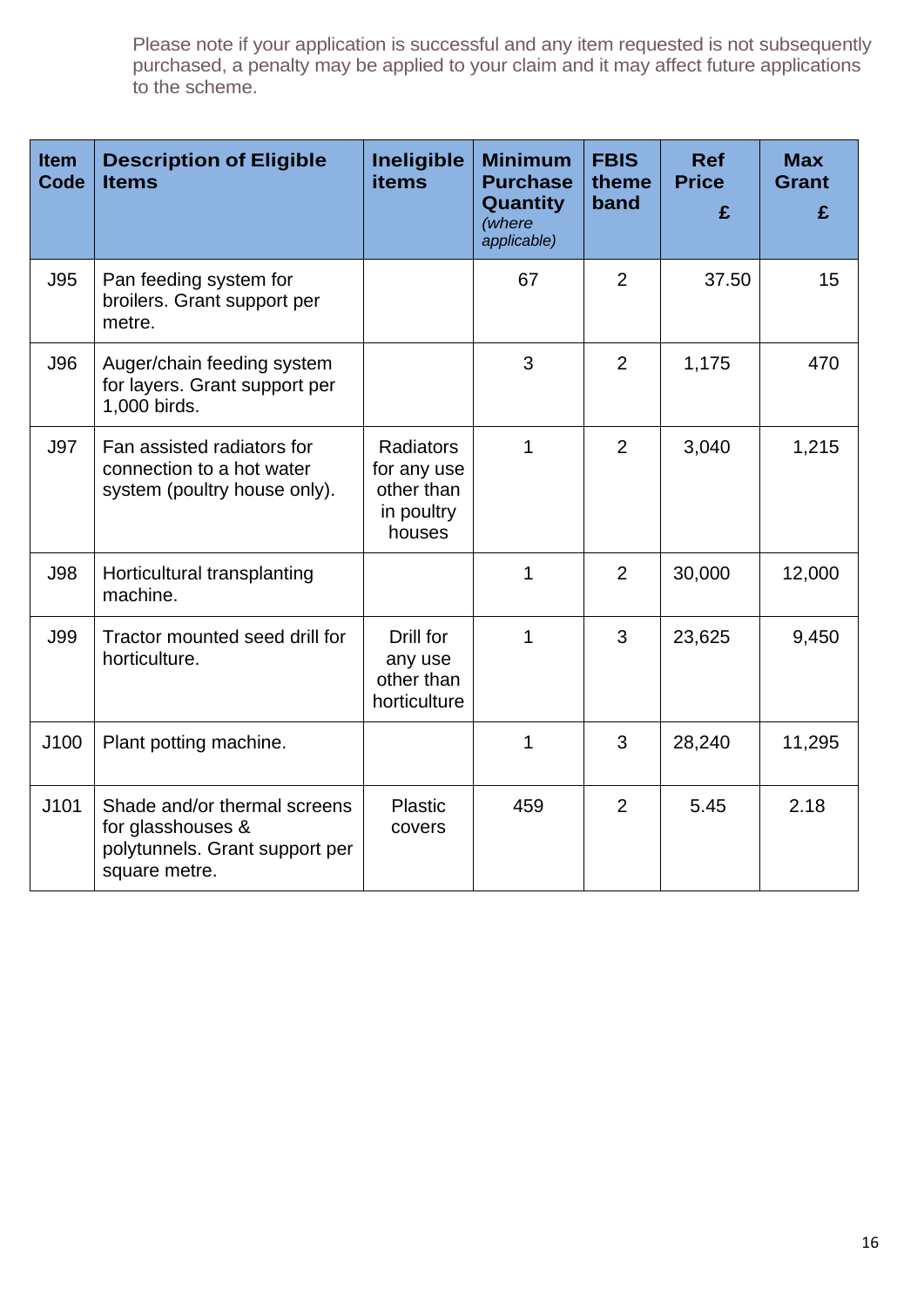## **K. Animal and Plant Health**

| <b>Item</b><br>Code | <b>Description of Eligible</b><br><b>Items</b>                                                                      | Ineligible<br><b>items</b> | <b>Minimum</b><br><b>Purchase</b><br>Quantity<br>(where<br>applicable) | <b>FBIS</b><br>theme<br>band | <b>Ref</b><br><b>Price</b><br>£ | <b>Max</b><br><b>Grant</b><br>£ |
|---------------------|---------------------------------------------------------------------------------------------------------------------|----------------------------|------------------------------------------------------------------------|------------------------------|---------------------------------|---------------------------------|
| K <sub>10</sub>     | Rubber slat mat for livestock<br>housing. Grant support per<br>square metre.                                        |                            | 50                                                                     | 2                            | 50.00                           | 20.00                           |
| K11                 | Solid rubber mats for hard<br>surfaced areas in livestock<br>houses. Grant support per<br>square metre.             | Mats for<br>equines        | 67                                                                     | 3                            | 37.50                           | 15.00                           |
| K <sub>12</sub>     | $8 - 15.5$ tonnes single<br>chamber - vermin proof bulk<br>feed bin .Galvanised or<br>fibreglass.                   |                            | 1                                                                      | $\overline{4}$               | 2,690                           | 1,075                           |
| K <sub>13</sub>     | 8 - 15.5 tonnes split chamber<br>- vermin proof bulk feed bin.<br>Galvanised or fibreglass.                         |                            | 1                                                                      | $\overline{4}$               | 3,790                           | 1,515                           |
| K14                 | $8 - 15.5$ tonnes single<br>chamber with auger/gantry -<br>vermin proof bulk feed bin.<br>Galvanised or fibreglass. |                            | 1                                                                      | $\overline{4}$               | 5,665                           | 2,265                           |
| K <sub>15</sub>     | 8 - 15.5 tonnes split chamber<br>with auger/gantry - vermin<br>proof bulk feed bin.<br>Galvanised or fibreglass.    |                            | 1                                                                      | $\overline{4}$               | 6,800                           | 2,720                           |
| K16                 | $16 - 29.5$ tonnes single<br>chamber - vermin proof bulk<br>feed bin. Galvanised or<br>fibreglass.                  |                            | 1                                                                      | 4                            | 4,150                           | 1,660                           |
| K <sub>17</sub>     | 16 - 29.5 tonnes split<br>chamber - vermin proof bulk<br>feed bin. Galvanised or<br>fibreglass.                     |                            | 1                                                                      | $\overline{4}$               | 5,950                           | 2,380                           |
| K <sub>18</sub>     | $16 - 29.5$ tonnes single<br>chamber with auger/gantry -                                                            |                            | 1                                                                      | 4                            | 6,140                           | 2,455                           |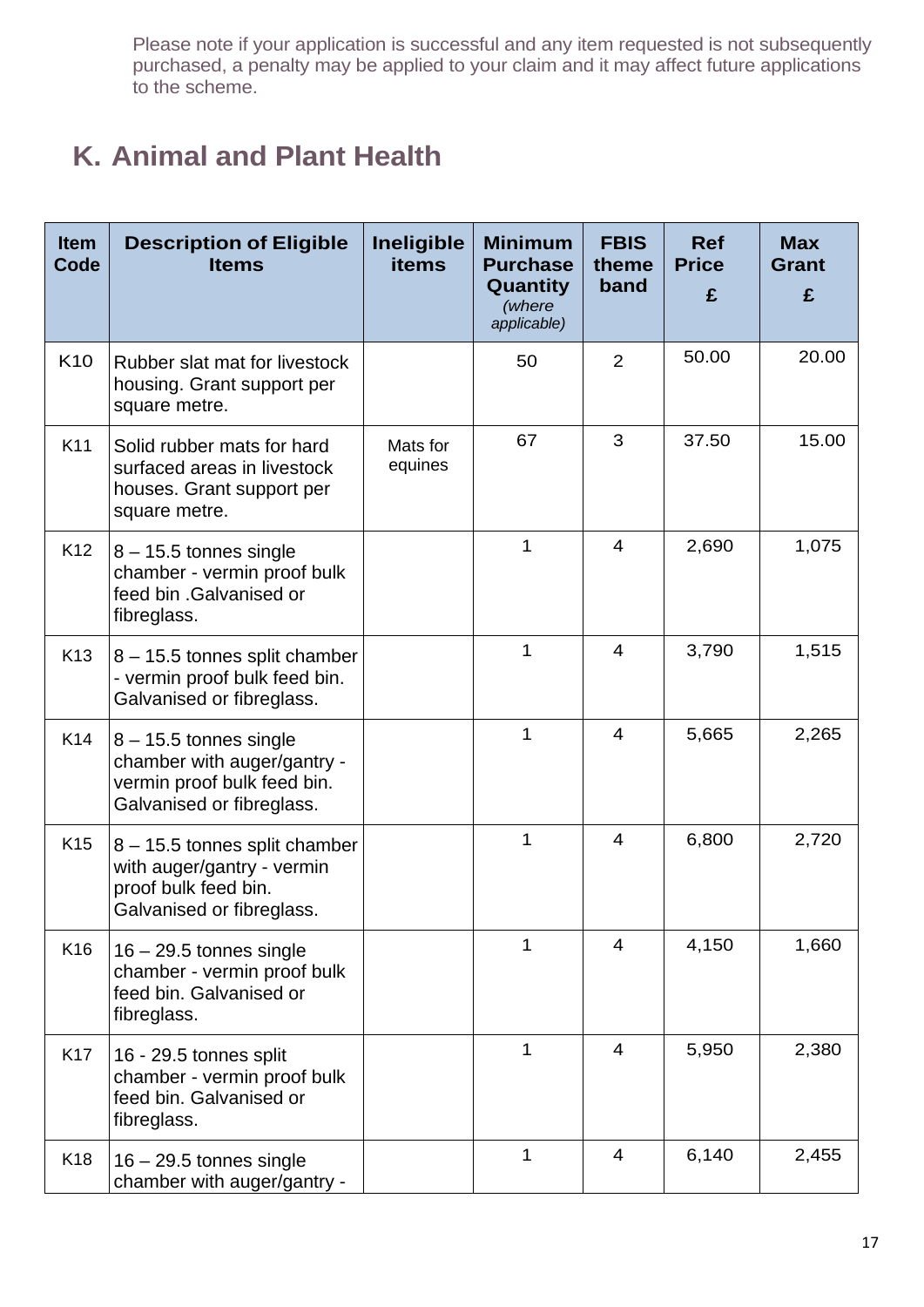| <b>Item</b><br>Code | <b>Description of Eligible</b><br><b>Items</b>                                                                                                                                                            | Ineligible<br><b>items</b>                                                                                               | <b>Minimum</b><br><b>Purchase</b><br>Quantity<br>(where<br>applicable) | <b>FBIS</b><br>theme<br>band | <b>Ref</b><br><b>Price</b><br>£ | <b>Max</b><br><b>Grant</b><br>£ |
|---------------------|-----------------------------------------------------------------------------------------------------------------------------------------------------------------------------------------------------------|--------------------------------------------------------------------------------------------------------------------------|------------------------------------------------------------------------|------------------------------|---------------------------------|---------------------------------|
|                     | vermin proof bulk feed bin.<br>Galvanised or fibreglass.                                                                                                                                                  |                                                                                                                          |                                                                        |                              |                                 |                                 |
| K <sub>19</sub>     | $16 - 29.5$ tonnes split<br>chamber with auger/gantry -<br>vermin proof bulk feed bin.<br>Galvanised or fibreglass.                                                                                       |                                                                                                                          | 1                                                                      | 4                            | 7,575                           | 3,030                           |
| K20                 | 30 tonnes and over single<br>chamber - vermin proof bulk<br>feed bin. Galvanised or<br>fibreglass.                                                                                                        |                                                                                                                          | 1                                                                      | $\overline{4}$               | 5,140                           | 2,055                           |
| K <sub>21</sub>     | 30 tonnes and over split<br>chamber - vermin proof bulk<br>feed bin. Galvanised or<br>fibreglass.                                                                                                         |                                                                                                                          | 1                                                                      | $\overline{4}$               | 7,000                           | 2,800                           |
| K22                 | 30 tonnes and over single<br>chamber with auger/gantry -<br>vermin proof bulk feed bin.<br>Galvanised or fibreglass.                                                                                      |                                                                                                                          | 1                                                                      | 4                            | 7,900                           | 3,160                           |
| K <sub>23</sub>     | 30 tonnes and over split<br>chamber with auger/gantry -<br>vermin proof bulk feed bin.<br>Galvanised or fibreglass.                                                                                       |                                                                                                                          | 1                                                                      | $\overline{4}$               | 9,350                           | 3,740                           |
| K24                 | Motorised roller shutter doors<br>for vermin proofing of<br>agricultural and horticultural<br>buildings. Minimum width of<br>door 3 metres to allow tractor<br>access. Grant support per<br>square metre. | Motorised<br>roller shutter<br>doors on<br>machinery<br>sheds and<br>non<br>agricultural/<br>horticultural<br>buildings. | 32                                                                     | 3                            | 79.03                           | 31.61                           |
| K <sub>25</sub>     | Automated vehicle<br>disinfectant wheel spray<br>system for biosecurity.                                                                                                                                  |                                                                                                                          | 1                                                                      | 3                            | 4,450                           | 1,780                           |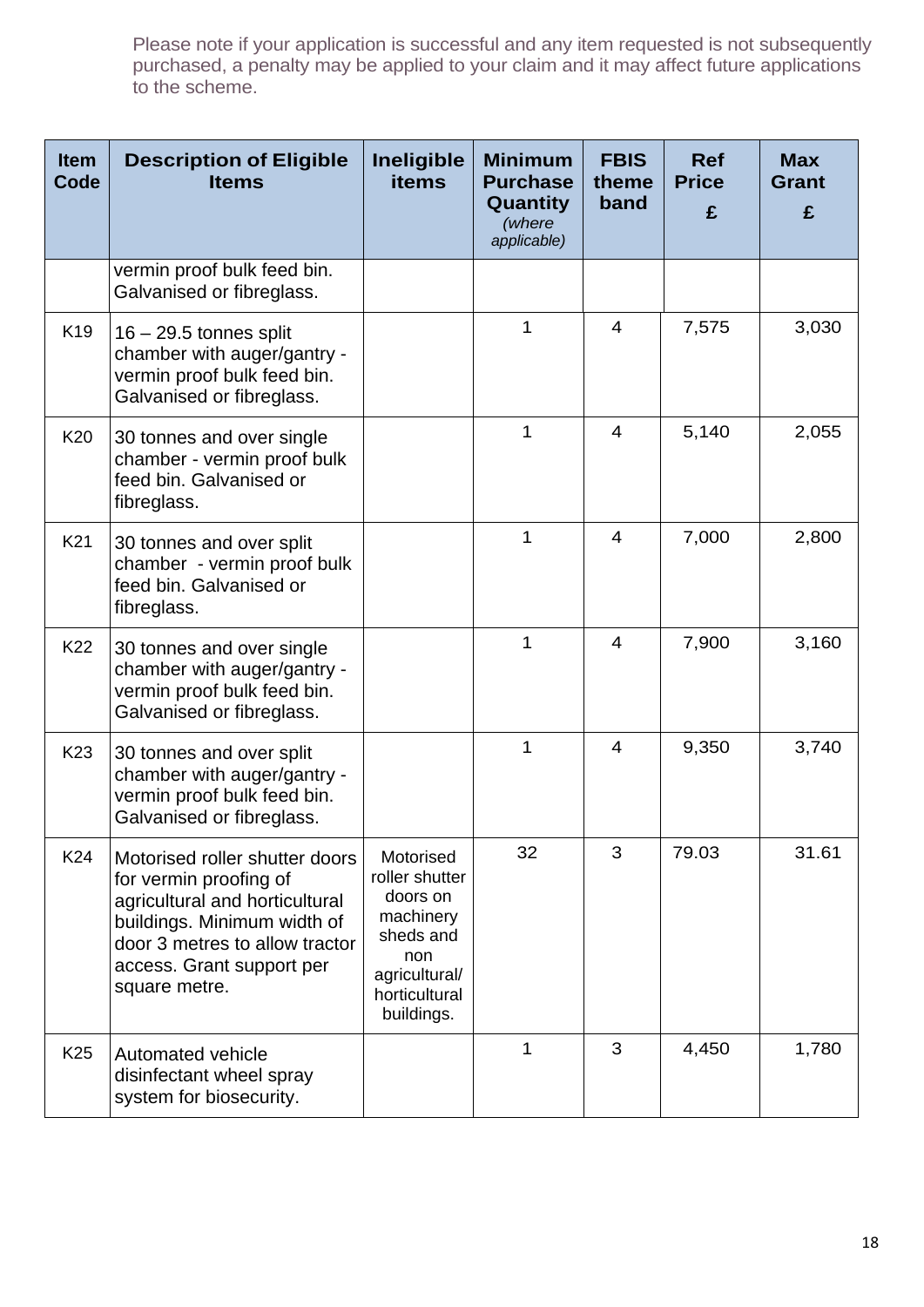| <b>Item</b><br>Code | <b>Description of Eligible</b><br><b>Items</b>                                                                                                                                                                                  | Ineligible<br><b>items</b>                                                                                          | <b>Minimum</b><br><b>Purchase</b><br>Quantity<br>(where<br>applicable) | <b>FBIS</b><br>theme<br>band | <b>Ref</b><br><b>Price</b><br>£ | <b>Max</b><br><b>Grant</b><br>£ |
|---------------------|---------------------------------------------------------------------------------------------------------------------------------------------------------------------------------------------------------------------------------|---------------------------------------------------------------------------------------------------------------------|------------------------------------------------------------------------|------------------------------|---------------------------------|---------------------------------|
| K26                 | Pre-fabricated biosecurity<br>unit for animal and plant<br>health. Grant support per<br>square metre and available<br>up to 26 square metres.<br>Refer to Annex F (FBIS-C)<br>Tier 1 (Tranche 3)<br><b>Explanatory Booklet.</b> | Canteen/<br>kitchen<br>facilities, site<br>preparation,<br>ramps,<br>access<br>steps,<br>connection<br>to services. | $\overline{4}$                                                         | 2                            | 800                             | 320                             |
| <b>K27</b>          | Water sanitising/filtration<br>system for removing<br>impurities/pathogens. Grant<br>support per 10,000 litres daily<br>throughput.                                                                                             |                                                                                                                     | $\mathbf 1$                                                            | 2                            | 4,900                           | 1,960                           |
| K28                 | Fibreglass/plastic - calf igloo<br>to include pen and<br>associated fixtures and<br>fittings. Minimum capacity 6<br>calves.                                                                                                     |                                                                                                                     | 2                                                                      | $\overline{4}$               | 1,450                           | 580                             |
| K <sub>29</sub>     | Fibreglass/plastic - calf igloo<br>to include pen and<br>associated fixtures and<br>fittings. Minimum capacity 15<br>calves.                                                                                                    |                                                                                                                     | 2                                                                      | $\overline{4}$               | 2,237.50                        | 895                             |
| K30                 | Colostrum management<br>system to include:<br>refractometer, water bath<br>capable of pasteurisation and<br>thawing, filling machine,<br>feeding device and<br>refrigerated colostrum bank.                                     |                                                                                                                     | 1                                                                      | 3                            | 5,565                           | 2,225                           |
| K31                 | Vehicle mounted straw<br>chopper.                                                                                                                                                                                               |                                                                                                                     | $\mathbf 1$                                                            | $\overline{4}$               | 7,440                           | 2,975                           |
| K32                 | Trailed straw chopper.                                                                                                                                                                                                          |                                                                                                                     | 1                                                                      | 4                            | 14,625                          | 5,850                           |
| K33                 | Automatic feed passage<br>push equipment.                                                                                                                                                                                       | Tractor<br>mounted<br>attachments.                                                                                  | $\mathbf 1$                                                            | 3                            | 5,450                           | 2,180                           |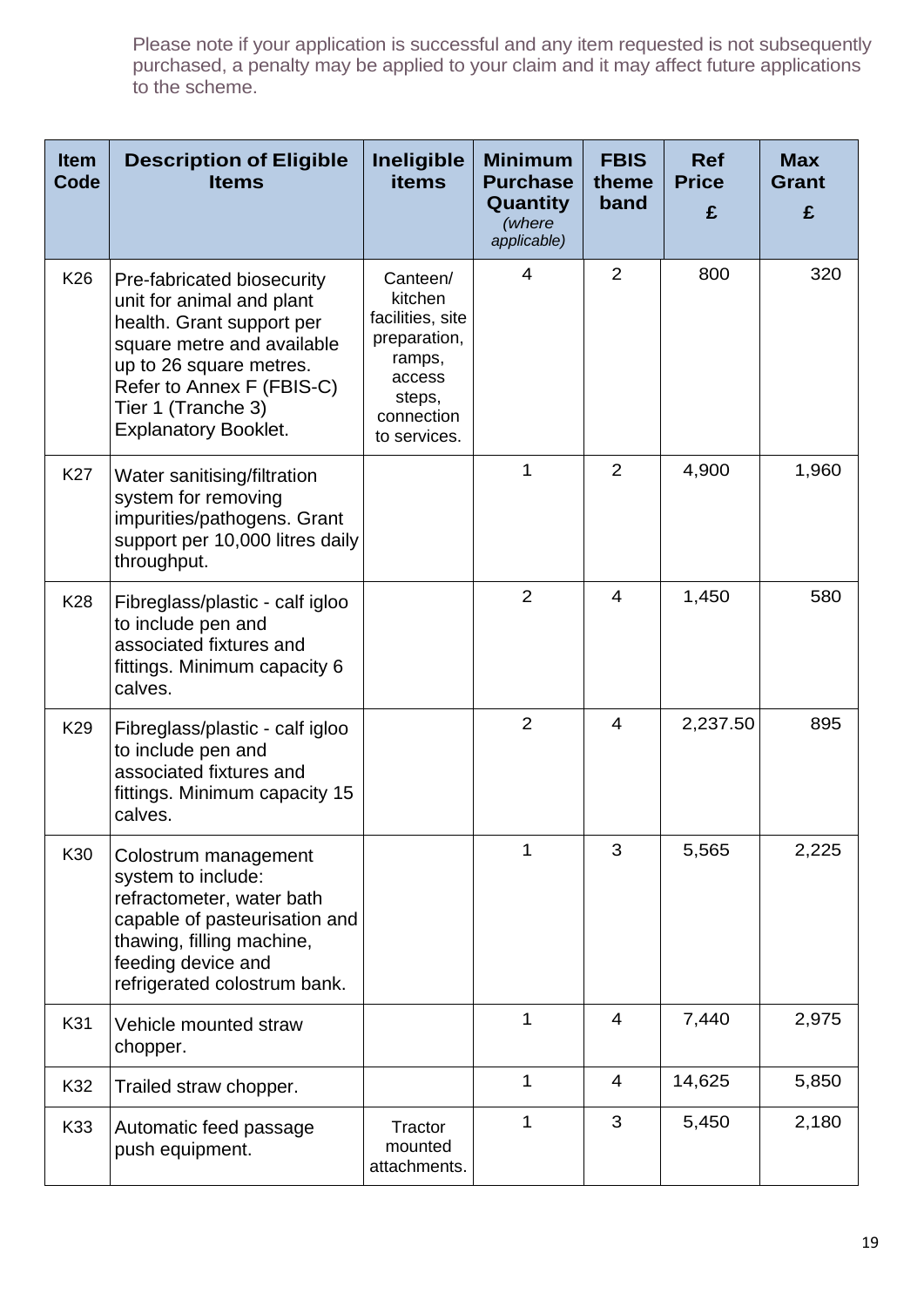| <b>Item</b><br>Code | <b>Description of Eligible</b><br><b>Items</b>                                    | Ineligible<br><b>items</b> | <b>Minimum</b><br><b>Purchase</b><br>Quantity<br>(where<br>applicable) | <b>FBIS</b><br>theme<br>band | <b>Ref</b><br><b>Price</b><br>£ | <b>Max</b><br><b>Grant</b><br>£ |
|---------------------|-----------------------------------------------------------------------------------|----------------------------|------------------------------------------------------------------------|------------------------------|---------------------------------|---------------------------------|
| K34                 | Robotic feed passage push<br>equipment.                                           |                            | 1                                                                      | 3                            | 15,165                          | 6,065                           |
| K35                 | Automated cattle foot dip with<br>pumped flow and<br>recirculation system.        |                            | 1                                                                      | 3                            | 4,400                           | 1,760                           |
| K36                 | Automatic cluster remover.<br>Grant support per milking<br>point.                 |                            | $\overline{4}$                                                         | 3                            | 831.20                          | 332.48                          |
| <b>K37</b>          | Cow cubicles with associated<br>fixtures and fittings.                            | Precast<br>cubicle beds.   | 42                                                                     | 3                            | 59.96                           | 23.98                           |
| K38                 | Cow mattresses, Grant<br>support per cow space.                                   |                            | 26                                                                     | 3                            | 98.11                           | 39.24                           |
| K39                 | Cow cubicle mats (17-<br>25mm). Grant support per<br>cow space.                   |                            | 67                                                                     | 4                            | 37.50                           | 15.00                           |
| K40                 | Cow cubicle mats (26-<br>35mm). Grant support per<br>cow space.                   |                            | 34                                                                     | $\overline{4}$               | 75                              | 30                              |
| K41                 | Cow cubicles AND cow<br>mattresses. Grant support<br>per cow space.               | Precast<br>cubicle beds.   | 16                                                                     | 3                            | 158.06                          | 63.23                           |
| K42                 | Cow cubicles AND cow<br>cubicle mats (17 - 25mm).<br>Grant support per cow space. | Precast<br>cubicle beds.   | 25                                                                     | 4                            | 100                             | 40                              |
| K43                 | Cow cubicles AND cow<br>cubicle mats (26 - 35mm).<br>Grant support per cow space. | Precast<br>cubicle beds.   | 19                                                                     | 4                            | 137.50                          | 55                              |
| K44                 | Motorised automatic cow<br>brush system.                                          |                            | $\overline{2}$                                                         | 4                            | 1687.50                         | 675                             |
| K45                 | Milk cluster flushing system.<br>Grant support per milking<br>point.              |                            | $\overline{4}$                                                         | 4                            | 625                             | 250                             |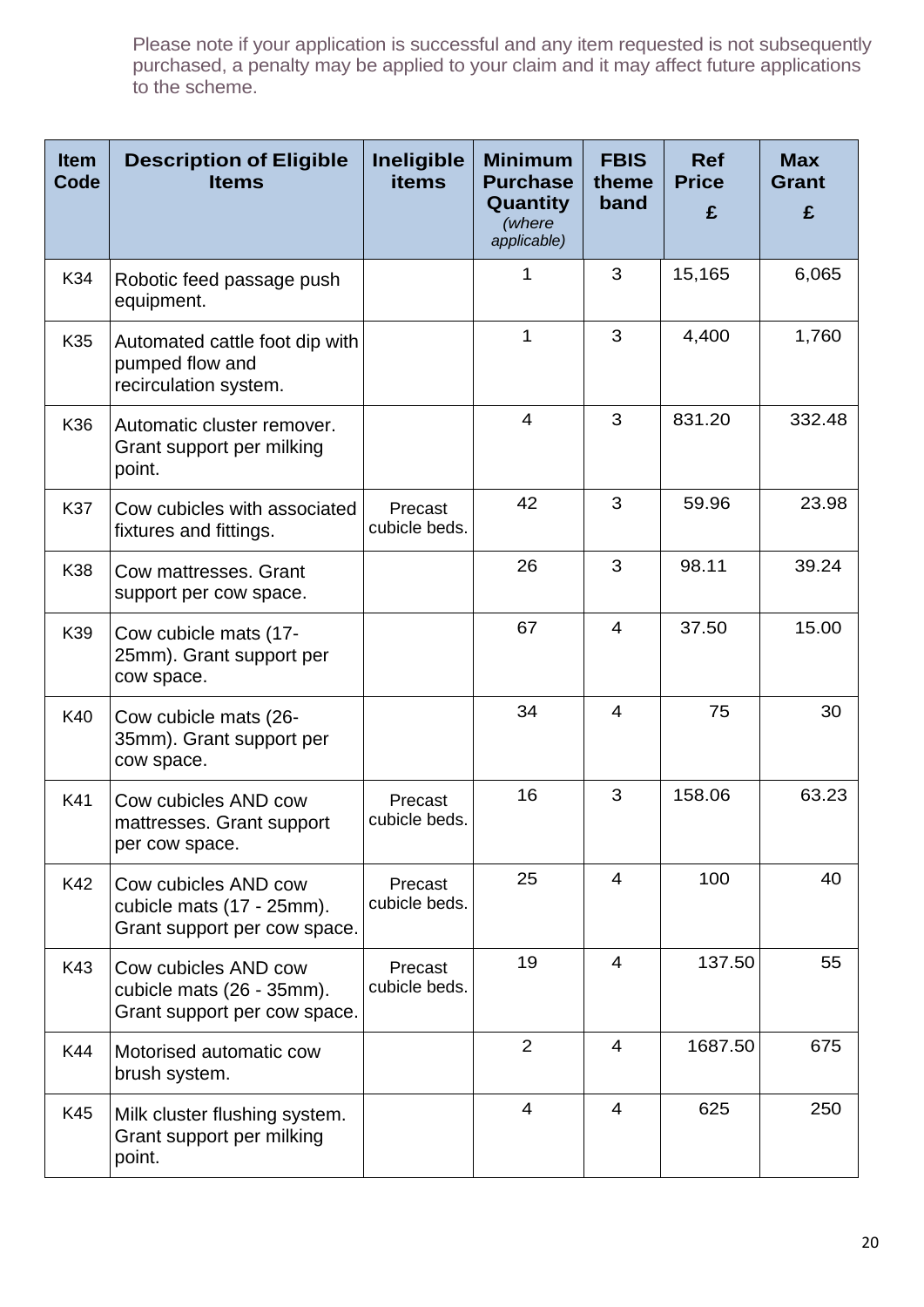| <b>Item</b><br>Code | <b>Description of Eligible</b><br><b>Items</b>                                                                                                                    | <b>Ineligible</b><br><b>items</b>                   | <b>Minimum</b><br><b>Purchase</b><br>Quantity<br>(where<br>applicable) | <b>FBIS</b><br>theme<br>band | <b>Ref</b><br><b>Price</b><br>£ | <b>Max</b><br><b>Grant</b><br>£ |
|---------------------|-------------------------------------------------------------------------------------------------------------------------------------------------------------------|-----------------------------------------------------|------------------------------------------------------------------------|------------------------------|---------------------------------|---------------------------------|
| K46                 | Vehicle mounted bedding<br>dispenser attachment.                                                                                                                  |                                                     | 1                                                                      | $\overline{4}$               | 5,725                           | 2290                            |
| <b>K47</b>          | Plastic slats for pigs/sheep,<br>includes stainless steel<br>support system. Grant<br>support per square metre.                                                   |                                                     | 50                                                                     | 2                            | 50                              | 20                              |
| K48                 | Pig farrowing crate to include<br>associated fixture and<br>fittings.                                                                                             |                                                     | 8                                                                      | 3                            | 327.03                          | 130.81                          |
| K49                 | Sow free access voluntary<br>cubicles to include<br>associated gates and<br>fixtures.                                                                             |                                                     | 17                                                                     | 3                            | 155.34                          | 62.14                           |
| K <sub>50</sub>     | Insulated bonded wall panels<br>for pig housing. Grant<br>support per square metre.                                                                               | Spray foam<br>insulation.                           | 29                                                                     | 2                            | 87.50                           | 35                              |
| K51                 | Insulated ceiling panel for pig<br>housing with power washable<br>coating, minimum 50mm<br>depth. Grant support per<br>square metre.                              |                                                     | 67                                                                     | 2                            | 37.50                           | 15                              |
| K <sub>52</sub>     | Insulated filled wall divider<br>board for pig housing (40mm<br>and over) including edge<br>strips. Grant support per<br>square metre.                            |                                                     | 67                                                                     | $\overline{2}$               | 37.50                           | 15                              |
| K <sub>53</sub>     | PVC pen divisions/panels for<br>pig housing. Grant support per<br>square metre.                                                                                   |                                                     | 50                                                                     | 4                            | 50                              | 20                              |
| K54                 | Up to 450kgs - small capacity<br>farm incinerator (capable of<br>handling poultry only) <50kg/h<br>burn rate - DAERA Veterinary<br>Service pre approval required. | Industrial<br>incinerators<br>>50kg/h burn<br>rate. | 1                                                                      | 4                            | 8,575                           | 3,430                           |
| K <sub>55</sub>     | From 450 - 999kgs medium<br>capacity farm incinerator<br>(capable of handling small                                                                               | Industrial<br>incinerators                          | 1                                                                      | 4                            | 16,650                          | 6,660                           |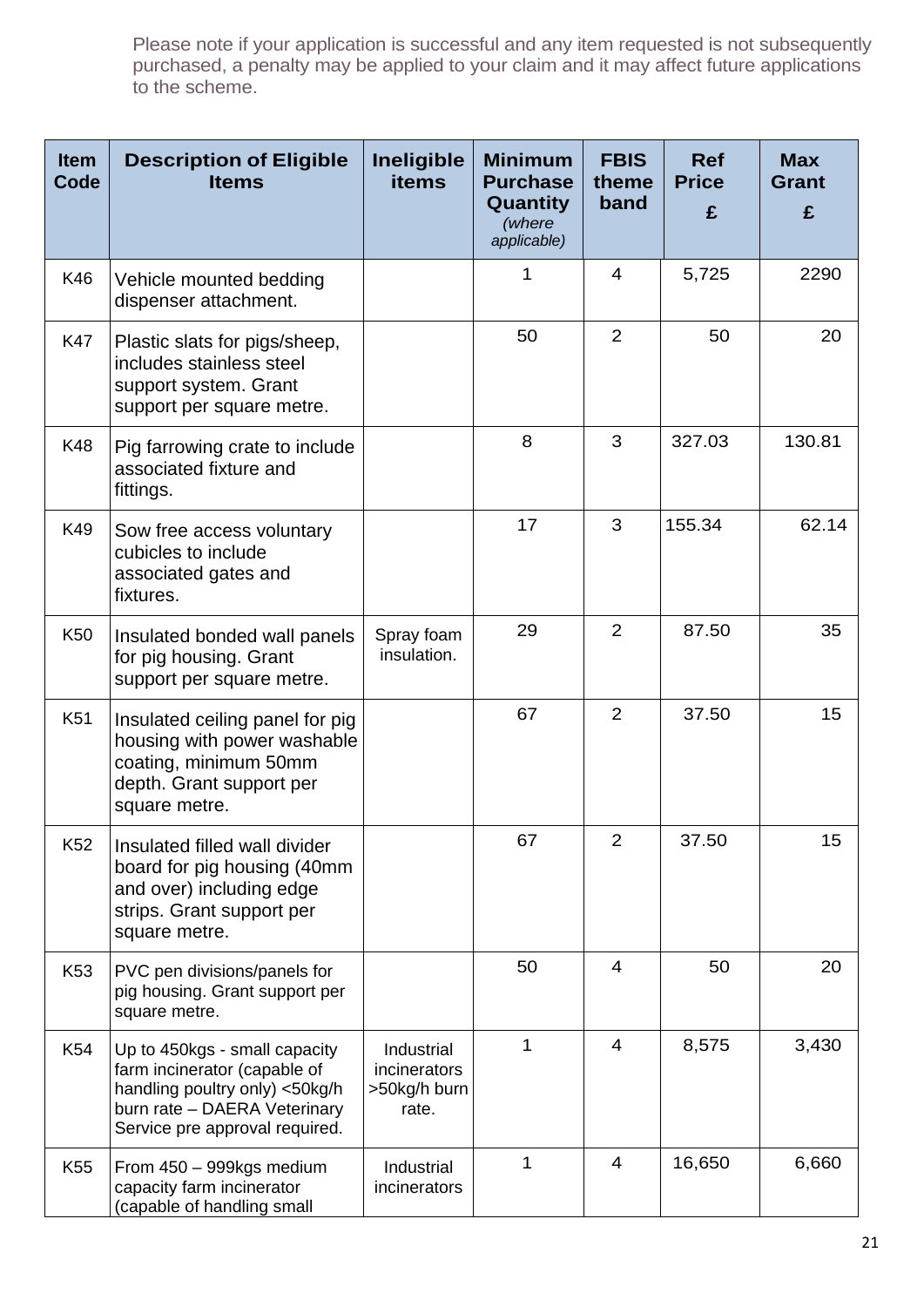| <b>Item</b><br>Code | <b>Description of Eligible</b><br><b>Items</b>                                                                                                                                                                        | Ineligible<br>items                                                                    | <b>Minimum</b><br><b>Purchase</b><br>Quantity<br>(where<br>applicable) | <b>FBIS</b><br>theme<br>band | <b>Ref</b><br><b>Price</b><br>£ | <b>Max</b><br><b>Grant</b><br>£ |
|---------------------|-----------------------------------------------------------------------------------------------------------------------------------------------------------------------------------------------------------------------|----------------------------------------------------------------------------------------|------------------------------------------------------------------------|------------------------------|---------------------------------|---------------------------------|
|                     | volumes of pig cadavers and<br>poultry) <50kg/h burn rate - rate<br>- DAERA Veterinary Service<br>pre approval required.                                                                                              | >50kg/h burn<br>rate                                                                   |                                                                        |                              |                                 |                                 |
| K <sub>56</sub>     | Over 1 tonne - large capacity<br>farm incinerator (for larger pig<br>herds) <50kg/h burn rate -<br><b>DAERA Veterinary Service pre</b><br>approval required.                                                          | Industrial<br>incinerators<br>>50kg/h burn<br>rate                                     | 1                                                                      | $\overline{4}$               | 24,665                          | 9,865                           |
| K <sub>57</sub>     | Nipple line for poultry housing.<br>Grant support per metre.                                                                                                                                                          |                                                                                        | 153                                                                    | 3                            | 16.35                           | 6.54                            |
| <b>K58</b>          | Auto poultry weigher with pad or<br>perch.                                                                                                                                                                            |                                                                                        | $\overline{2}$                                                         | 3                            | 1400                            | 560                             |
| K <sub>59</sub>     | Poultry housing ventilation<br>control panel.                                                                                                                                                                         |                                                                                        | 1                                                                      | $\overline{2}$               | 3,275                           | 1,310                           |
| K60                 | <b>Tractor mounted horticultural</b><br>axial fan sprayer, 200L capacity<br>with hand washing tank.<br>Operators who apply pesticides<br>must provide a certificate of<br>competence for using this<br>machine.       | Single fluid<br>boom<br>sprayers<br>without air<br>assistance<br>fan $/$<br>compressor | 1                                                                      | 3                            | 4415                            | 1,765                           |
| K61                 | Trailed, 220 gal (1,000L), axial<br>fan, broadcast type air-assisted<br>nozzle sprayer for orchard<br>crops. Operators who apply<br>pesticides must provide a<br>certificate of competence for<br>using this machine. | Single fluid<br>boom<br>sprayers<br>without air<br>assistance<br>fan $/$<br>compressor | 1                                                                      | 3                            | 9,125                           | 3,650                           |
| K62                 | Trailed, 220 gal (1,000L), tower<br>fan broadcast type air-assisted<br>nozzle sprayer for orchard<br>crops. Operators who apply<br>pesticides must provide a<br>certificate of competence for<br>using this machine.  | Single fluid<br>boom<br>sprayers<br>without air<br>assistance<br>fan $/$<br>compressor | 1                                                                      | 3                            | 10,675                          | 4,270                           |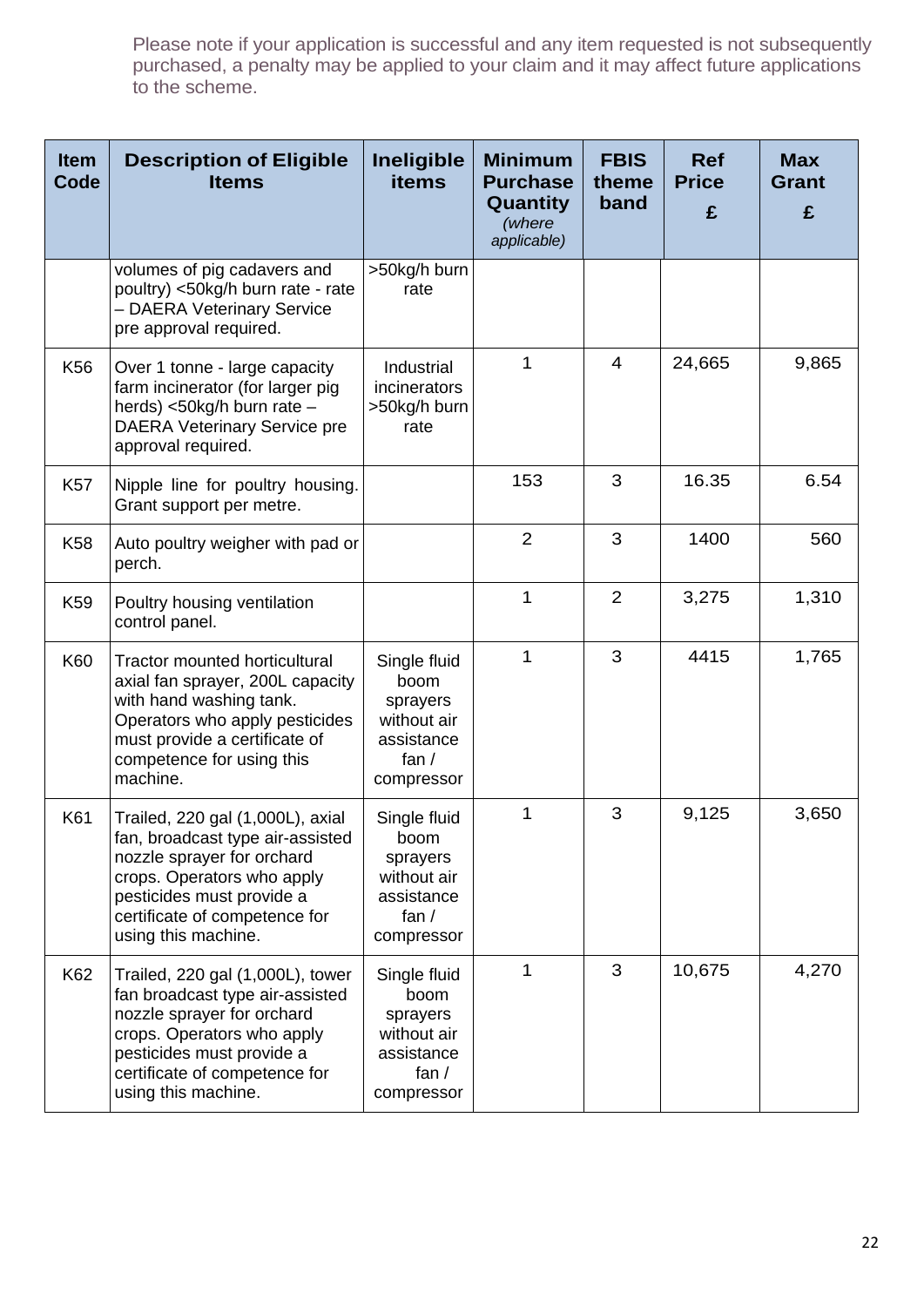| <b>Item</b><br>Code | <b>Description of Eligible</b><br><b>Items</b>                                                                                                                                                                                                                                                      | Ineligible<br><b>items</b>                                                         | <b>Minimum</b><br><b>Purchase</b><br>Quantity<br>(where<br>applicable) | <b>FBIS</b><br>theme<br>band | <b>Ref</b><br><b>Price</b><br>£ | <b>Max</b><br><b>Grant</b><br>£ |
|---------------------|-----------------------------------------------------------------------------------------------------------------------------------------------------------------------------------------------------------------------------------------------------------------------------------------------------|------------------------------------------------------------------------------------|------------------------------------------------------------------------|------------------------------|---------------------------------|---------------------------------|
| K63                 | Trailed, 330 gal (1,500L), axial<br>fan, broadcast type air-assisted<br>nozzle sprayer for orchard<br>crops. Operators who apply<br>pesticides must provide a<br>certificate of competence for<br>using this machine.                                                                               | Single fluid<br>boom<br>sprayers<br>without air<br>assistance<br>fan<br>compressor | 1                                                                      | 3                            | 12,050                          | 4,820                           |
| K64                 | Net washer to automatically roll<br>up and wash mushroom<br>growing nets.                                                                                                                                                                                                                           |                                                                                    | 1                                                                      | 3                            | 7,115                           | 2,845                           |
| K65                 | Winch with adjustable speed to<br>match compost filling machine<br>for pulling net full of mushroom<br>compost onto Dutch shelving.                                                                                                                                                                 |                                                                                    | 1                                                                      | 4                            | 19,275                          | 7,710                           |
| K66                 | Plant/weed gas burner.                                                                                                                                                                                                                                                                              |                                                                                    | 1                                                                      | 4                            | 20,440                          | 8,175                           |
| <b>K67</b>          | New double boundary fence $-2$<br>permanent stockproof fences<br>with a gap of not less than 2m<br>between them to improve bio-<br>security. Posts must be at least<br>1.83 metres (6ft) and must have<br>a minimum 15 year life,<br>guaranteed by the<br>manufacturer. Grant support per<br>metre. |                                                                                    | 200                                                                    | $\overline{4}$               | 12.50                           | 5                               |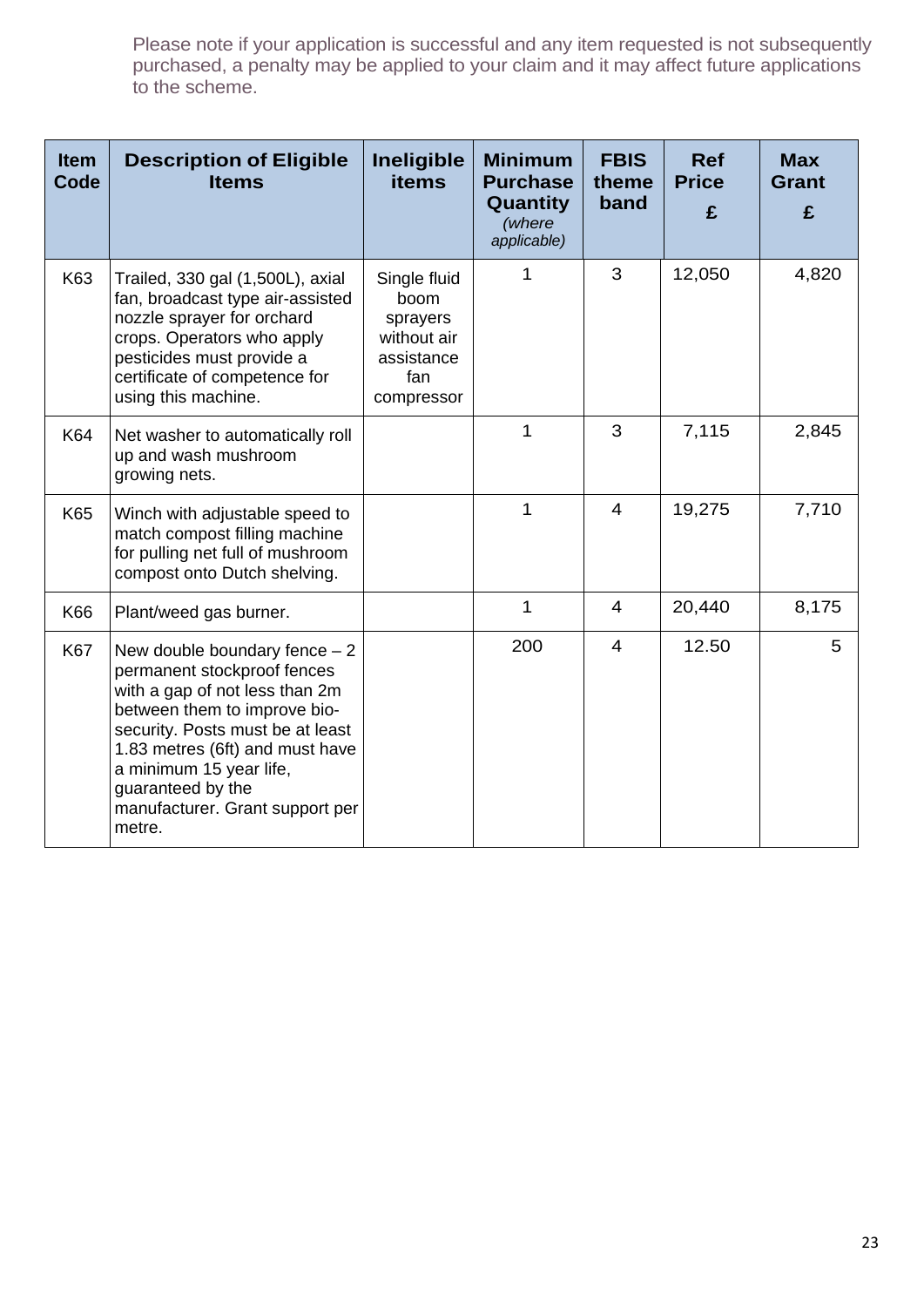### **L. Occupational Health and Safety**

| <b>Item</b><br>Code | <b>Description of Eligible</b><br><b>Items</b>                                                                                                                                                                                                  | Ineligible<br><b>items</b>                                            | <b>Minimum</b><br><b>Purchase</b><br><b>Quantity</b><br>(where<br>applicable) | <b>FBIS</b><br>theme<br>band | <b>Ref</b><br><b>Price</b><br>£ | <b>Max</b><br><b>Grant</b><br>£ |
|---------------------|-------------------------------------------------------------------------------------------------------------------------------------------------------------------------------------------------------------------------------------------------|-----------------------------------------------------------------------|-------------------------------------------------------------------------------|------------------------------|---------------------------------|---------------------------------|
| L10                 | Portable sheep handling unit -<br>to include a minimum of:<br>guillotine gate, shedding gate,<br>race, footbath and collection<br>pen.                                                                                                          | Individual<br>sheep<br>Hurdles/<br>gates not<br>part of the<br>unit.  | 1                                                                             | $\overline{4}$               | 2,815                           | 1,125                           |
| L11                 | Portable sheep handling unit<br>with turnover/squeeze crate - to<br>include a minimum of guillotine<br>gate, shedding gate, race,<br>footbath and collection pen.                                                                               | Individual<br>sheep<br>Hurdles/gat<br>es not part<br>of the unit.     | 1                                                                             | 3                            | 3,525                           | 1,410                           |
| L12                 | Portable sheep handling unit<br>with weighbridge and<br>turnover/squeeze crate - to<br>include a minimum of: guillotine<br>gate, shedding gate, race,<br>footbath and collection pen.                                                           | Individual<br>sheep<br>Hurdles/gat<br>es not part<br>of the unit.     | 1                                                                             | $\overline{2}$               | 4,250                           | 1,700                           |
| L13                 | Portable sheep handling unit<br>with turnover/squeeze crate - to<br>include a minimum of: an EID<br>race reader, electronic<br>weighbridge and associated<br>software, guillotine gate,<br>shedding gate, race, footbath<br>and collection pen. | Individual<br>sheep<br>Hurdles/gat<br>es not part<br>of the unit.     | 1                                                                             | $\overline{2}$               | 8,590                           | 3,435                           |
| L14                 | EID sheep race reader,<br>including crate, electronic<br>weighbridge and associated<br>software.                                                                                                                                                | Individual<br>sheep<br>Hurdles /<br>gates not<br>part of the<br>unit. | 1                                                                             | $\overline{2}$               | 5,075                           | 2,030                           |
| L15                 | Automated cattle shedding<br>gate, associated controls and<br>software.                                                                                                                                                                         |                                                                       | $\mathbf 1$                                                                   | 3                            | 9,650                           | 3,860                           |
| L16                 | Mobile galvanised cattle crush<br>to include a minimum of:<br>weighing platform or loadbars,<br>adjustable crush gate/yoke,<br>rear gate/ratchet rump bar.                                                                                      |                                                                       | $\mathbf 1$                                                                   | 2                            | 3,415                           | 1,365                           |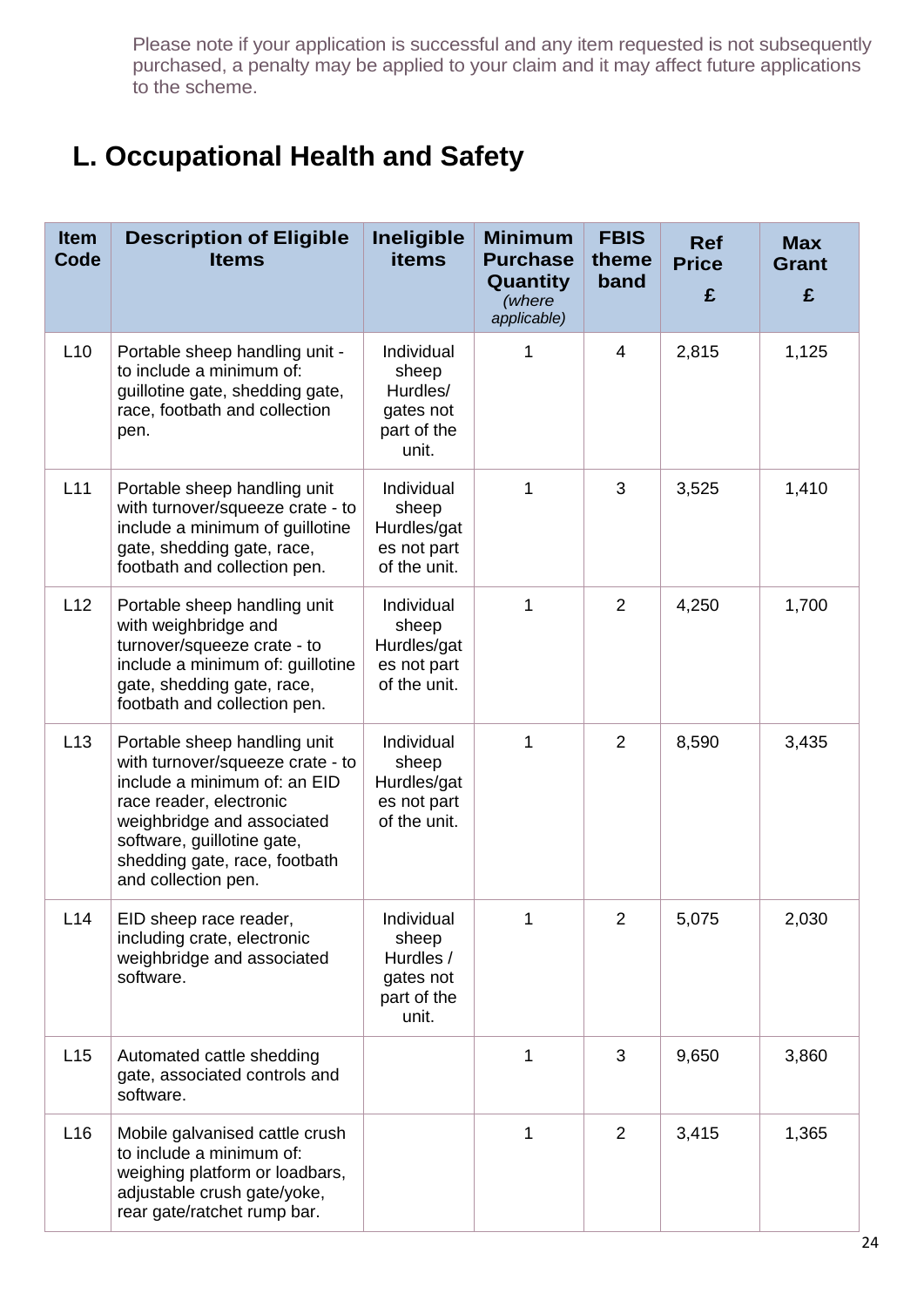| <b>Item</b><br>Code | <b>Description of Eligible</b><br><b>Items</b>                                                                                                                                                                                                                             | <b>Ineligible</b><br><b>items</b>                 | <b>Minimum</b><br><b>Purchase</b><br>Quantity<br>(where<br>applicable) | <b>FBIS</b><br>theme<br>band | <b>Ref</b><br><b>Price</b><br>£ | <b>Max</b><br><b>Grant</b><br>£ |
|---------------------|----------------------------------------------------------------------------------------------------------------------------------------------------------------------------------------------------------------------------------------------------------------------------|---------------------------------------------------|------------------------------------------------------------------------|------------------------------|---------------------------------|---------------------------------|
| L17                 | Mobile galvanised cattle<br>squeeze, head scoop crush to<br>include a minimum of: head<br>scoop attachment, squeeze<br>mechanism, adjustable crush<br>gate/yoke, rear gate/ratchet<br>rump bar.                                                                            |                                                   | 1                                                                      | 2                            | 4,365                           | 1,745                           |
| L18                 | Mobile galvanised cattle<br>weighing squeeze, head scoop<br>crush to include a minimum of:<br>weighing platform or loadbars,<br>head scoop attachment,<br>squeeze mechanism,<br>adjustable crush gate/yoke,<br>rear gate/ratchet rump bar.                                 |                                                   | 1                                                                      | 2                            | 4,965                           | 1,985                           |
| L19                 | Mobile galvanised hoof<br>trimming cattle crush to include<br>a minimum of: adjustable crush<br>gate/yoke, rear gate, moveable<br>side access, ratchet rump bar,<br>hoof trimming winch and<br>support.                                                                    |                                                   | 1                                                                      | 2                            | 3,825                           | 1,530                           |
| L20                 | Mobile cattle crush run to<br>include head locking yoke.                                                                                                                                                                                                                   |                                                   | 1                                                                      | 3                            | 6,615                           | 2,645                           |
| L21                 | Calving gates incorporating<br>deadlock head yoke and side<br>containment gate.                                                                                                                                                                                            | Head yokes<br>only.                               | 5                                                                      | 2                            | 587.50                          | 235                             |
| L22                 | Bale splitter (must be able to<br>retain plastic bale cover).                                                                                                                                                                                                              | Buckrakes &<br>vehicle<br>mounted<br>shear grabs. | 1                                                                      | 4                            | 2,790                           | 1,115                           |
| L23                 | Round Bale unroller.                                                                                                                                                                                                                                                       |                                                   | 1                                                                      | 4                            | 5,075                           | 2,030                           |
| L24                 | Livestock trailer (minimum<br>8ft/2.4 metres) body length<br>aluminum/galvanised, to<br>include a minimum of: full roof<br>cover, slip resistant and<br>effluent retaining floor/tank,<br>ventilation openings, side ramp<br>gates, inspection door, brakes<br>and lights. | Horse<br>Boxes.                                   | 1                                                                      | 3                            | 3,315                           | 1,325                           |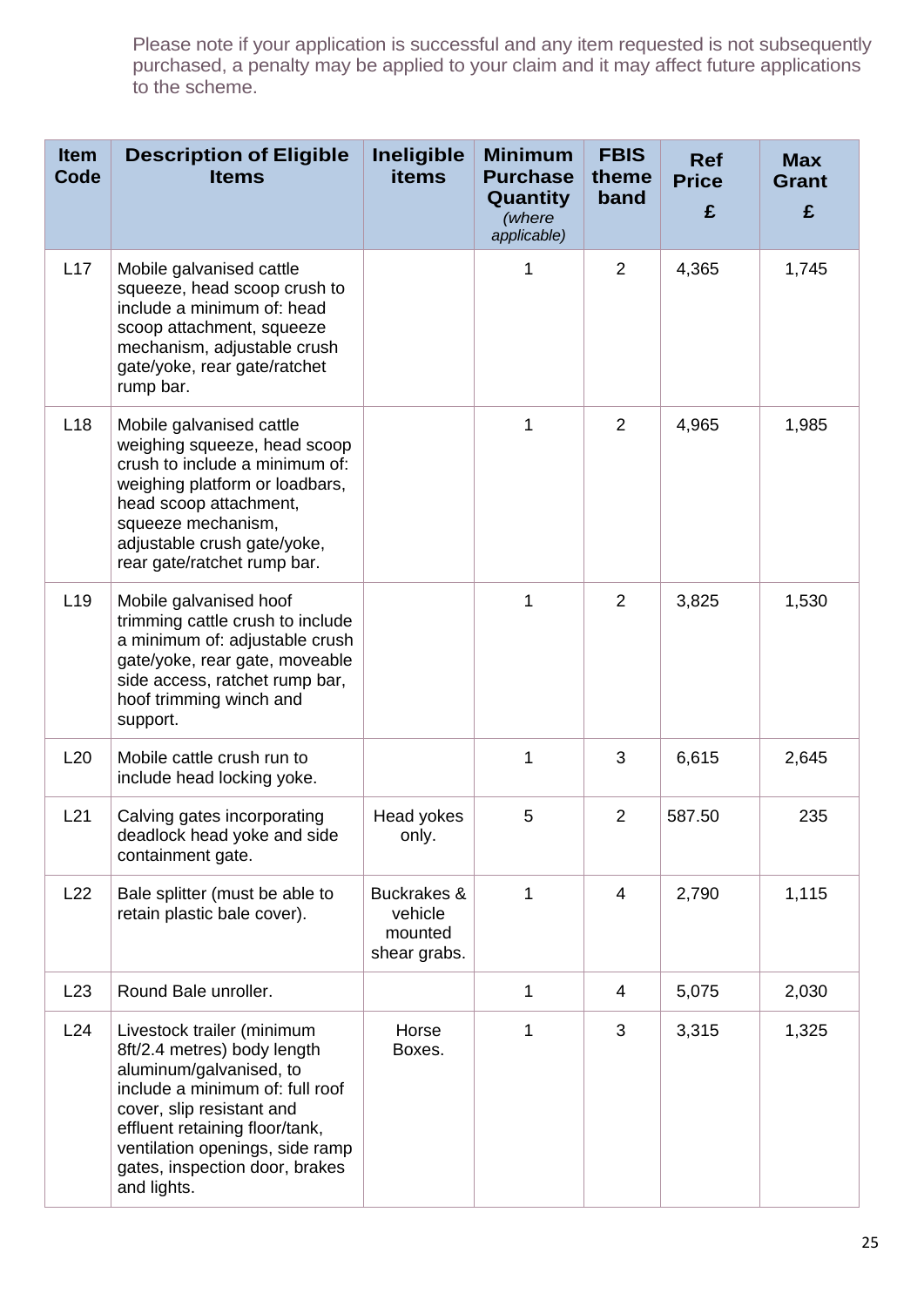| <b>Item</b><br>Code | <b>Description of Eligible</b><br><b>Items</b>                                                                                                                                                                                                                                                                     | <b>Ineligible</b><br><b>items</b> | <b>Minimum</b><br><b>Purchase</b><br>Quantity<br>(where<br>applicable) | <b>FBIS</b><br>theme<br>band | <b>Ref</b><br><b>Price</b><br>£ | <b>Max</b><br><b>Grant</b><br>£ |
|---------------------|--------------------------------------------------------------------------------------------------------------------------------------------------------------------------------------------------------------------------------------------------------------------------------------------------------------------|-----------------------------------|------------------------------------------------------------------------|------------------------------|---------------------------------|---------------------------------|
| L25                 | Livestock trailer, minimum<br>8ft/2.4 metres body length<br>including sheep decks,<br>aluminum/galvanised, to<br>include a minimum of: full roof<br>cover, slip resistant and<br>effluent retaining floor/tank,<br>ventilation openings, side ramp<br>gates, inspection door, brakes<br>and lights.                | Horse boxes                       | 1                                                                      | 3                            | 4,050                           | 1,620                           |
| L26                 | Livestock trailer, 10 - 13ft / 3.05<br>metres - 3.96 metres body<br>length, aluminum/galvanised,<br>to include a minimum of: full<br>roof cover, slip resistant and<br>effluent retaining floor/tank,<br>ventilation openings, side ramp<br>gates, inspection door, brakes<br>and lights.                          | Horse<br>boxes.                   | 1                                                                      | 3                            | 4,425                           | 1,770                           |
| L27                 | Livestock trailer, 10 - 13 ft/3.05<br>metres - 3.96 metres, body<br>length including sheep decks,<br>aluminum/galvanised, to<br>include a minimum of: full roof<br>cover, slip resistant and<br>effluent retaining floor/tank,<br>ventilation openings, side ramp<br>gates, inspection door, brakes<br>and lights. | Horse<br>boxes.                   | 1                                                                      | 3                            | 5,750                           | 2,300                           |
| L28                 | Livestock trailer, 14ft/4.3 metres<br>and over, body length<br>aluminum/galvanised, to<br>include a minimum of: dividing<br>gates, full roof cover, slip<br>resistant and effluent retaining<br>floor/tank, ventilation openings,<br>side ramp gates, inspection<br>door, brakes and lights.                       | Horse<br>Boxes.                   | 1                                                                      | 3                            | 5,125                           | 2,050                           |
| L <sub>29</sub>     | (Band 3) Livestock trailer,<br>14ft/4.3m and over, body<br>length including sheep decks,<br>aluminum/galvanised, to<br>include a minimum of: dividing<br>gates, full roof cover, slip<br>resistant and effluent retaining                                                                                          | Horse<br>Boxes.                   | 1                                                                      | 3                            | 6,515                           | 2,605                           |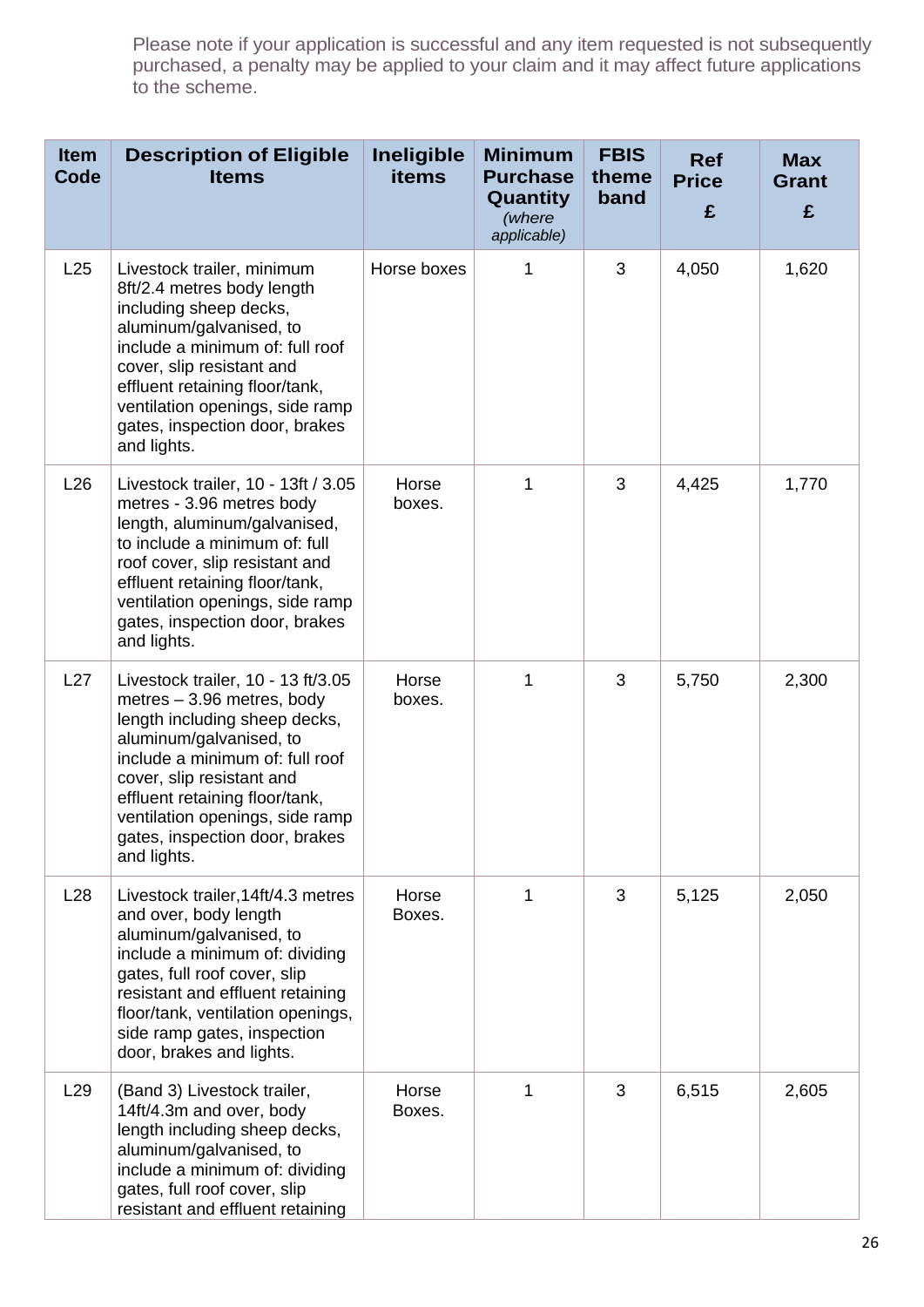| <b>Item</b><br>Code | <b>Description of Eligible</b><br><b>Items</b>                                                                                                                            | Ineligible<br><b>items</b> | <b>Minimum</b><br><b>Purchase</b><br>Quantity<br>(where<br>applicable) | <b>FBIS</b><br>theme<br>band | <b>Ref</b><br><b>Price</b><br>£ | <b>Max</b><br><b>Grant</b><br>£ |
|---------------------|---------------------------------------------------------------------------------------------------------------------------------------------------------------------------|----------------------------|------------------------------------------------------------------------|------------------------------|---------------------------------|---------------------------------|
|                     | floor/tank, ventilation openings,<br>side ramp gates, inspection<br>door, brakes and lights.                                                                              |                            |                                                                        |                              |                                 |                                 |
| L30                 | Slurry pump for outside mixing<br>point.                                                                                                                                  |                            | 1                                                                      | $\overline{4}$               | 3,150                           | 1,260                           |
| L31                 | Up to 4.5 metres width - over<br>seeder for introduction of<br>clover/grass seed into swards<br>for renovation.                                                           |                            | 1                                                                      | 2                            | 4,400                           | 1,760                           |
| L32                 | Over 4.5 metres width - over<br>seeder for introduction of<br>clover/grass seeds into swards<br>for renovation.                                                           |                            | 1                                                                      | $\overline{2}$               | 8,490                           | 3,395                           |
| L33                 | Minimum 1.8m width yard<br>sweeping brush with collection<br>box.                                                                                                         |                            | 1                                                                      | 3                            | 2,750                           | 1,100                           |
| L34                 | Generator to include a<br>minimum of: 50-100kVA output,<br>automatic mains failure control<br>and weatherproof acoustic<br>silencer canopy.                               | PTO driven<br>generators   | 1                                                                      | 3                            | 10,415                          | 4,165                           |
| L35                 | Generator to include a<br>minimum of: 125-160kVA<br>output, automatic mains failure<br>control and weatherproof<br>acoustic silencer canopy.                              | PTO driven<br>generators   | 1                                                                      | 3                            | 16,400                          | 6,560                           |
| L36                 | Mobile benching for internal<br>plant transport. Grant support<br>per square metre.                                                                                       |                            | 34                                                                     | $\overline{4}$               | 75                              | 30                              |
| L37                 | Horticultural conveyor unit.                                                                                                                                              |                            | 1                                                                      | 4                            | 2,790                           | 1,115                           |
| L38                 | Apple bin tipper.                                                                                                                                                         |                            | 1                                                                      | 3                            | 10,225                          | 4,090                           |
| L39                 | Apple bin filler.                                                                                                                                                         |                            | 1                                                                      | 3                            | 13,325                          | 5,330                           |
| L40                 | Fully automated<br>Potato/vegetable twin box filling<br>machine including automatic<br>raise and lower capacity and<br>ultrasonic crop sensors to<br>ensure minimum drop. |                            | 1                                                                      | 2                            | 20,765                          | 8,305                           |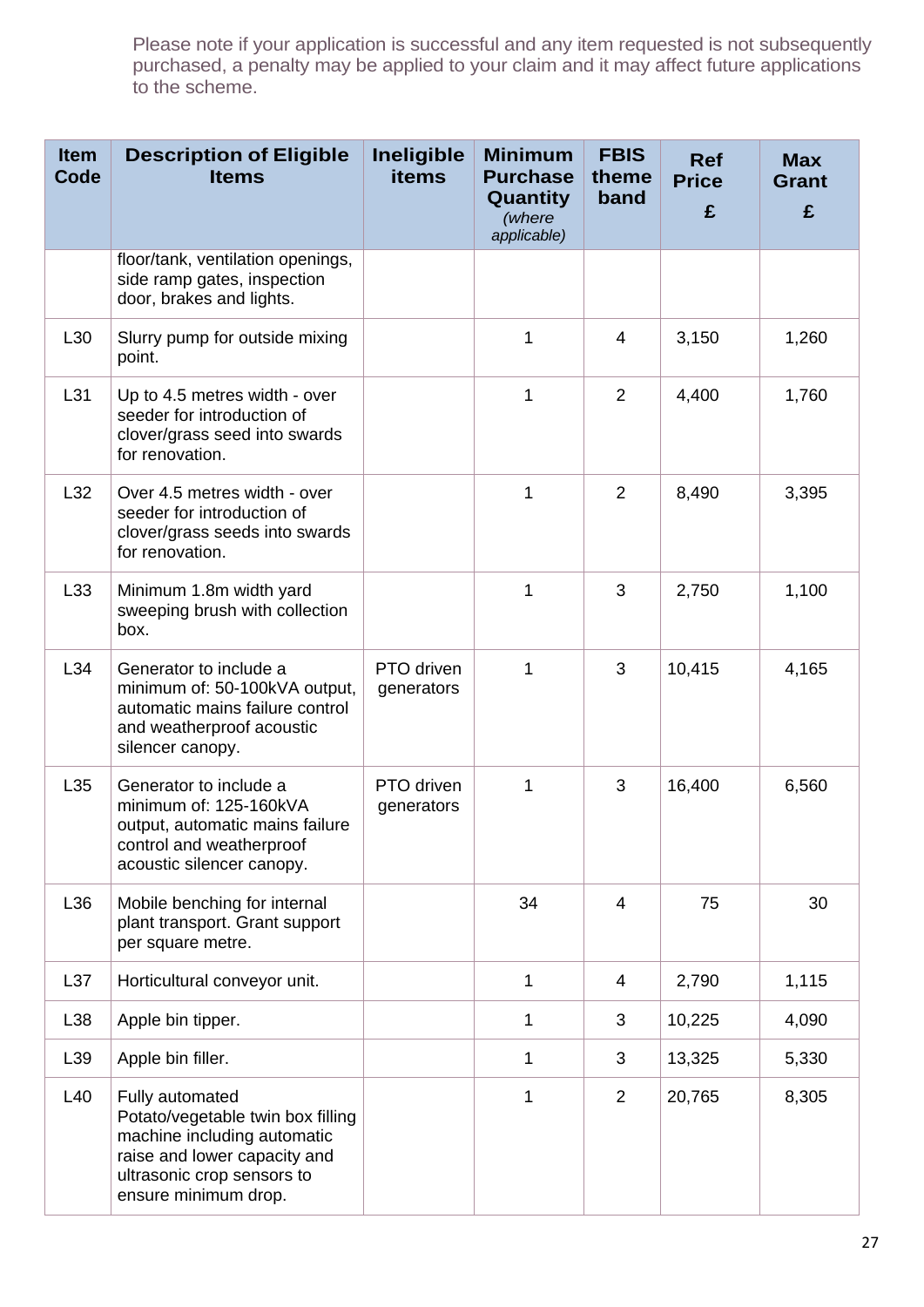| <b>Item</b><br>Code | <b>Description of Eligible</b><br><b>Items</b>                                | <b>Ineligible</b><br><b>items</b> | <b>Minimum</b><br><b>Purchase</b><br>Quantity<br>(where<br>applicable) | <b>FBIS</b><br>theme<br>band | <b>Ref</b><br><b>Price</b><br>£ | <b>Max</b><br><b>Grant</b><br>£ |
|---------------------|-------------------------------------------------------------------------------|-----------------------------------|------------------------------------------------------------------------|------------------------------|---------------------------------|---------------------------------|
| L41                 | Potato/vegetable box tipping<br>machine - 1 tonne capacity.                   |                                   |                                                                        | 3                            | 12,190                          | 4,875                           |
| L42                 | Fully automated<br>Potato/vegetable box tipping<br>machine, 1 tonne capacity. |                                   | 1                                                                      | 2                            | 18,050                          | 7,220                           |
| L43                 | Emptying/filling conveyor for<br>mushroom compost.                            |                                   | 1                                                                      | 3                            | 16,275                          | 6,510                           |
| L44                 | Sow service cubicles to include<br>trough, drinker and associated<br>gates.   |                                   | 11                                                                     | 3                            | 242.55                          | 97.02                           |
| L45                 | Cross conveyor for egg<br>collection.                                         |                                   |                                                                        | 4                            | 8,525                           | 3,410                           |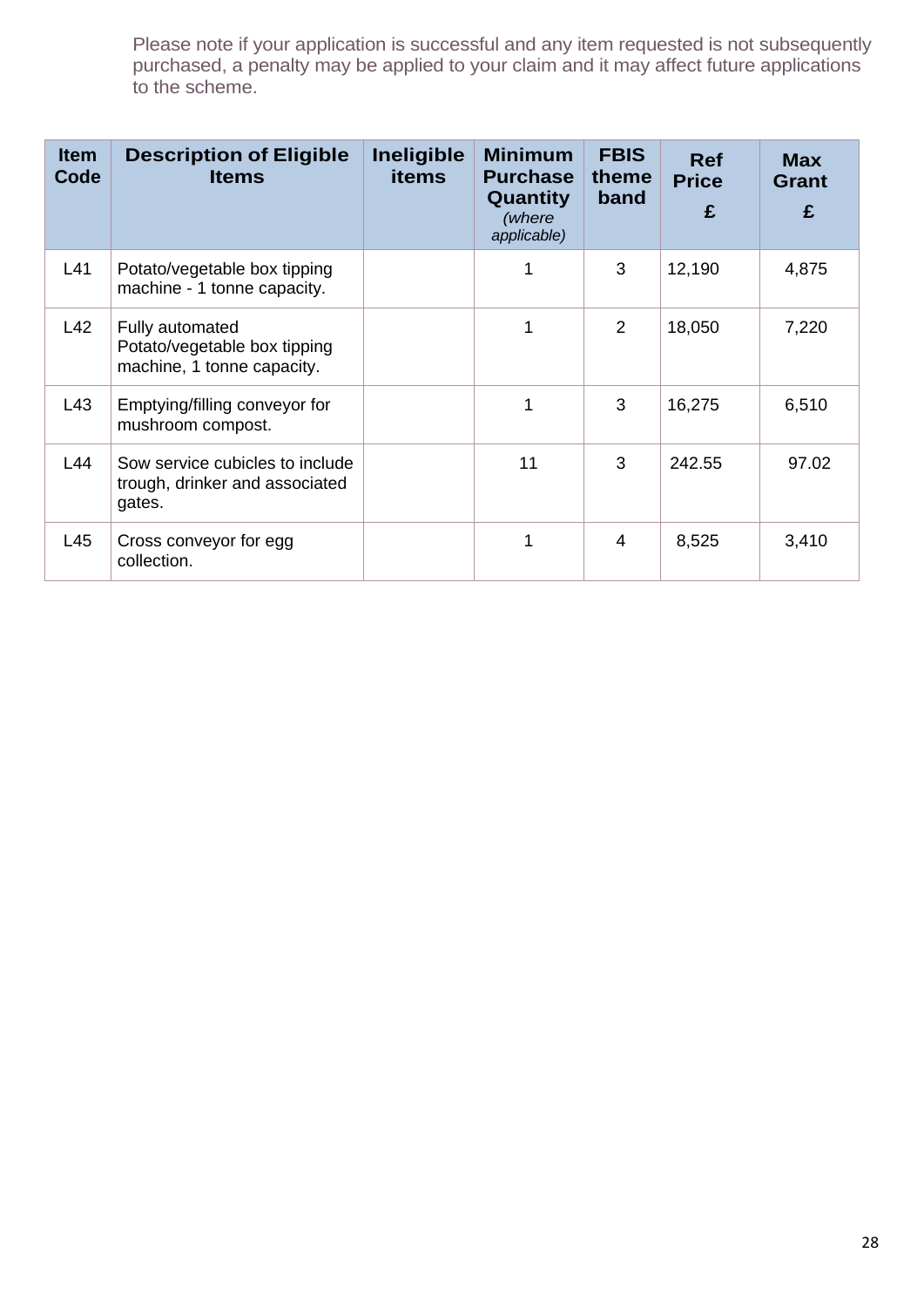### **M. Production and Resource Efficiency**

| <b>Item</b><br>Code | <b>Description of Eligible</b><br><b>Items</b>                                                                                                                                 | <b>Ineligible</b><br><b>items</b>                      | <b>Minimum</b><br><b>Purchase</b><br>Quantity<br>(where<br>applicable) | <b>FBIS</b><br>theme<br>band | <b>Ref</b><br><b>Price</b><br>£ | <b>Max</b><br><b>Grant</b><br>£ |
|---------------------|--------------------------------------------------------------------------------------------------------------------------------------------------------------------------------|--------------------------------------------------------|------------------------------------------------------------------------|------------------------------|---------------------------------|---------------------------------|
| M10                 | Pedestal crop ventilation<br>column with fan.                                                                                                                                  |                                                        | 3                                                                      | 3                            | 862.50                          | 345                             |
| M11                 | Mobile grain drier,<br>minimum 9 tonne capacity.                                                                                                                               | Additional<br>conveyors/<br>augers,<br>fuel<br>storage | 1                                                                      | 3                            | 30,000                          | 12,000                          |
| M12                 | Over 200 tonne capacity -<br>potato store ventilation<br>system with refrigerated<br>cooling.                                                                                  |                                                        | 1                                                                      | 3                            | 22,325                          | 8,930                           |
| M13                 | Condensing units for<br>refrigeration for fruit and<br>vegetables stores to<br>include condensing units<br>with a capacity for 9 to12<br>kW output.                            |                                                        | $\overline{2}$                                                         | 3                            | 2,000                           | 800                             |
| M14                 | Feeding rig for soft fruit.                                                                                                                                                    |                                                        | 1                                                                      | 2                            | 10,050                          | 4,020                           |
| M15                 | Vehicle drive over axle<br>weigher.                                                                                                                                            |                                                        | 1                                                                      | 3                            | 6,100                           | 2,440                           |
| M16                 | Horticultural bed former,<br>maximum bed width 1.85<br>metres including<br>tiller/power harrow system.                                                                         |                                                        | 1                                                                      | 3                            | 10,290                          | 4,115                           |
| M17                 | Auto reset bed<br>former/ridger<br>(potato/arable) excluding<br>tiller/power harrow system.                                                                                    |                                                        | 1                                                                      | $\overline{4}$               | 7,615                           | 3,045                           |
| M18                 | Auto reset bed former<br>(potato/arable) including<br>tiller/power harrow system.                                                                                              |                                                        | 1                                                                      | 3                            | 14,565                          | 5,825                           |
| M19                 | Mushroom ruffling machine<br>plus lift for ruffling casing<br>soil on Dutch shelves. Must<br>have variable travel speed<br>and variable axial speed<br>(including cable drum). |                                                        | 1                                                                      | 3                            | 24,965                          | 9,985                           |
| M20                 | Multi-tier aluminum shelves<br>for mushroom growing.<br>Grant support per square                                                                                               |                                                        | 50                                                                     | 2                            | 50                              | 20                              |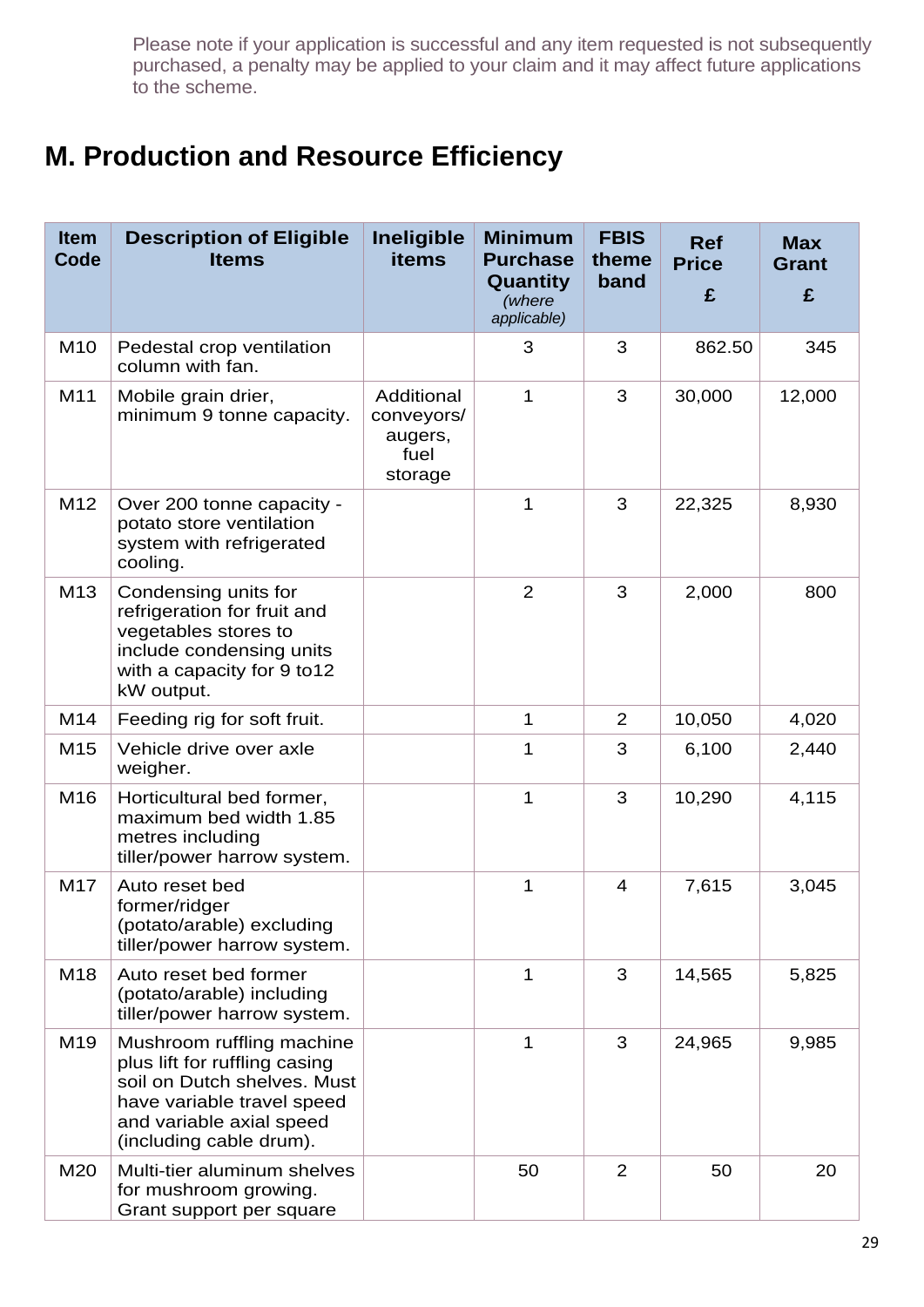| <b>Item</b><br>Code | <b>Description of Eligible</b><br><b>Items</b>                                                                                                              | Ineligible<br><b>items</b> | <b>Minimum</b><br><b>Purchase</b><br>Quantity<br>(where<br>applicable) | <b>FBIS</b><br>theme<br>band | <b>Ref</b><br><b>Price</b><br>£ | <b>Max</b><br><b>Grant</b><br>£ |
|---------------------|-------------------------------------------------------------------------------------------------------------------------------------------------------------|----------------------------|------------------------------------------------------------------------|------------------------------|---------------------------------|---------------------------------|
|                     | metre.                                                                                                                                                      |                            |                                                                        |                              |                                 |                                 |
| M21                 | Diet feeder with weighing<br>system (up to 13 cubic<br>metres capacity).                                                                                    |                            | 1                                                                      | $\overline{4}$               | 14,725                          | 5,890                           |
| M22                 | Diet feeder with weighing<br>system (from 13 up to 18<br>cubic metres capacity).                                                                            |                            | 1                                                                      | $\overline{4}$               | 22,390                          | 8,955                           |
| M23                 | Diet feeder with weighing<br>system (18 cubic metres<br>capacity and over).                                                                                 |                            | 1                                                                      | $\overline{4}$               | 29,450                          | 11,780                          |
| M24                 | Topper – offset, minimum<br>width 1.5 metres /5ft.                                                                                                          |                            | 1                                                                      | $\overline{4}$               | 3,525                           | 1,410                           |
| M25                 | Reed/rush control mulcher.                                                                                                                                  | Hedge<br>cutters           | 1                                                                      | 4                            | 5,915                           | 2,365                           |
| M26                 | Disc mower for topping<br>(maximum width of 2.4<br>metres $/ 8ft$ ).                                                                                        |                            | 1                                                                      | $\overline{4}$               | 5,665                           | 2,265                           |
| M27                 | Vehicle mounted/trailed<br>weed wiper/lick. Operators<br>who apply pesticides must<br>provide a certificate of<br>competence for using this<br>machine.     |                            | 1                                                                      | $\overline{4}$               | 2,890                           | 1,155                           |
| M28                 | Grass tedder (4 rotors<br>only).                                                                                                                            |                            | 1                                                                      | $\overline{4}$               | 5,890                           | 2,355                           |
| M29                 | Grass tedder (6 rotors<br>only).                                                                                                                            |                            |                                                                        | $\overline{4}$               | 8,575                           | 3,430                           |
| M30                 | Ride on cubicle cleaner to<br>include at minimum:<br>bedding dispenser,<br>sweeping brush and<br>scraper.                                                   |                            | 1                                                                      | 3                            | 12,715                          | 5,085                           |
| M31                 | Self-loading ride on cubicle<br>cleaner to include at<br>minimum: self-loading<br>hopper, bedding dispenser,<br>sweeping brush and<br>scraper.              |                            | 1                                                                      | 2                            | 17,640                          | 7,055                           |
| M32                 | Misting system for animal<br>housing to include at<br>minimum: associated<br>pipes, pipe fittings and<br>misting nozzles. Grant<br>support per square metre |                            | 230                                                                    | 4                            | 10.90                           | 4.36                            |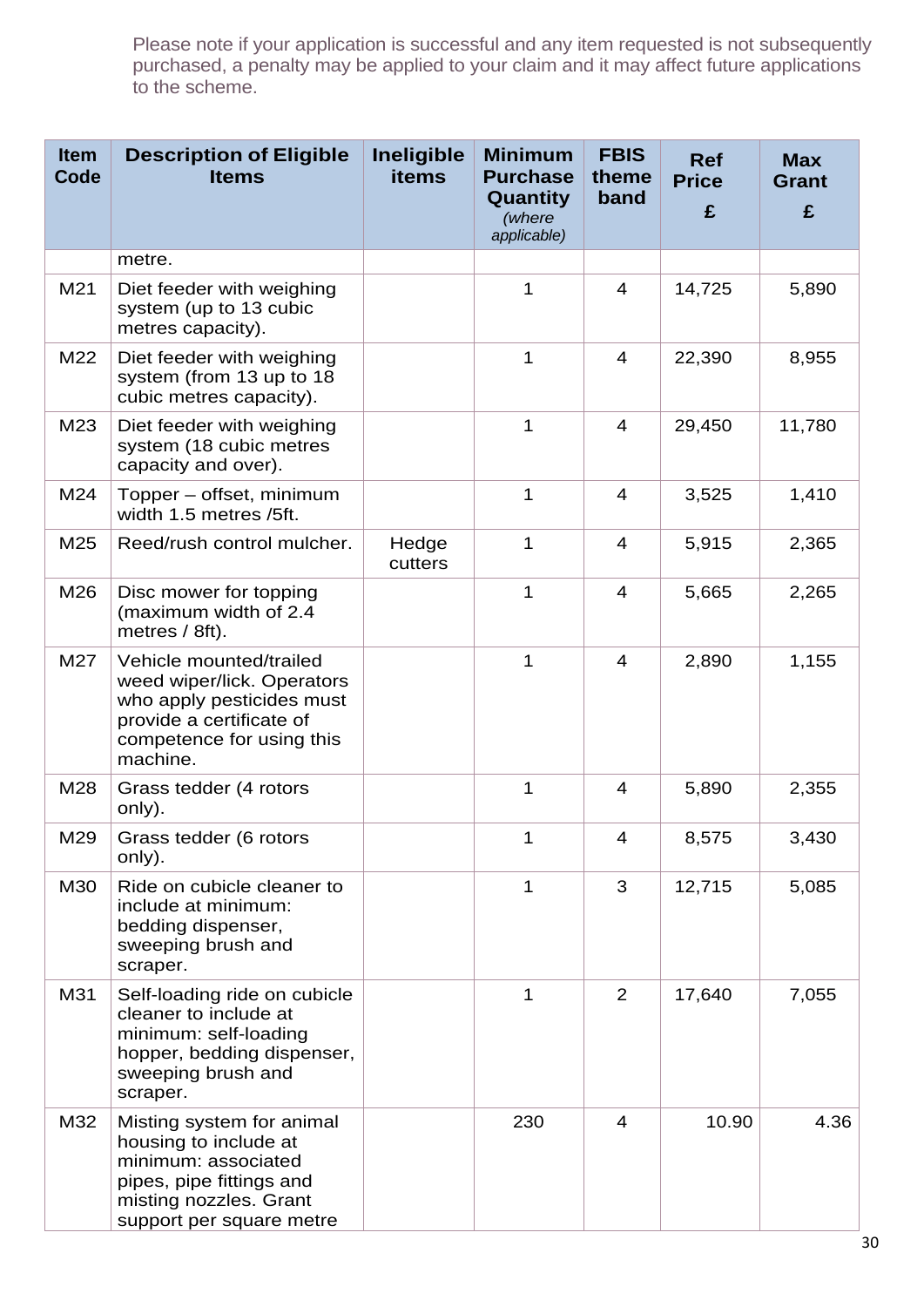| <b>Item</b><br>Code | <b>Description of Eligible</b><br><b>Items</b>                                                                                                                                                                                                                                                                                           | Ineligible<br><b>items</b> | <b>Minimum</b><br><b>Purchase</b><br>Quantity<br>(where<br>applicable) | <b>FBIS</b><br>theme<br>band | <b>Ref</b><br><b>Price</b><br>£ | <b>Max</b><br><b>Grant</b><br>£ |
|---------------------|------------------------------------------------------------------------------------------------------------------------------------------------------------------------------------------------------------------------------------------------------------------------------------------------------------------------------------------|----------------------------|------------------------------------------------------------------------|------------------------------|---------------------------------|---------------------------------|
|                     | of floor coverage.                                                                                                                                                                                                                                                                                                                       |                            |                                                                        |                              |                                 |                                 |
| M33                 | Egg packer.                                                                                                                                                                                                                                                                                                                              |                            | 1                                                                      | 3                            | 24,225                          | 9,690                           |
| M34                 | Automatic nests for egg<br>collection (grant support<br>per 1,000 birds).                                                                                                                                                                                                                                                                |                            | 1                                                                      | $\overline{2}$               | 3,200                           | 1,280                           |
| M35                 | Pig batch weighing<br>platform.                                                                                                                                                                                                                                                                                                          |                            | 1                                                                      | 3                            | 4,925                           | 1,970                           |
| M36                 | New permanent electrified<br>fencing (the minimum<br>standard is four strands of<br>12 gauge, 2.5mm high<br>tensile wire) to improve<br>grassland management.<br>Posts must be at least 1.83<br>metres (6ft) and must have<br>a minimum 15 year life,<br>guaranteed by the<br>manufacturer. Grant<br>support per metre.                  |                            | 459                                                                    | $\overline{4}$               | 5.45                            | 2.18                            |
| M37                 | New permanent stock<br>proof fencing to improve<br>grassland management by<br>sub-dividing an existing<br>grazing management unit<br>(where it is not a<br>replacement fence). Posts<br>must be at least 1.83<br>metres (6ft) and must have<br>a minimum 15 year life,<br>guaranteed by the<br>manufacturer. Grant<br>support per metre. |                            | 383                                                                    | 4                            | 6.54                            | 2.62                            |